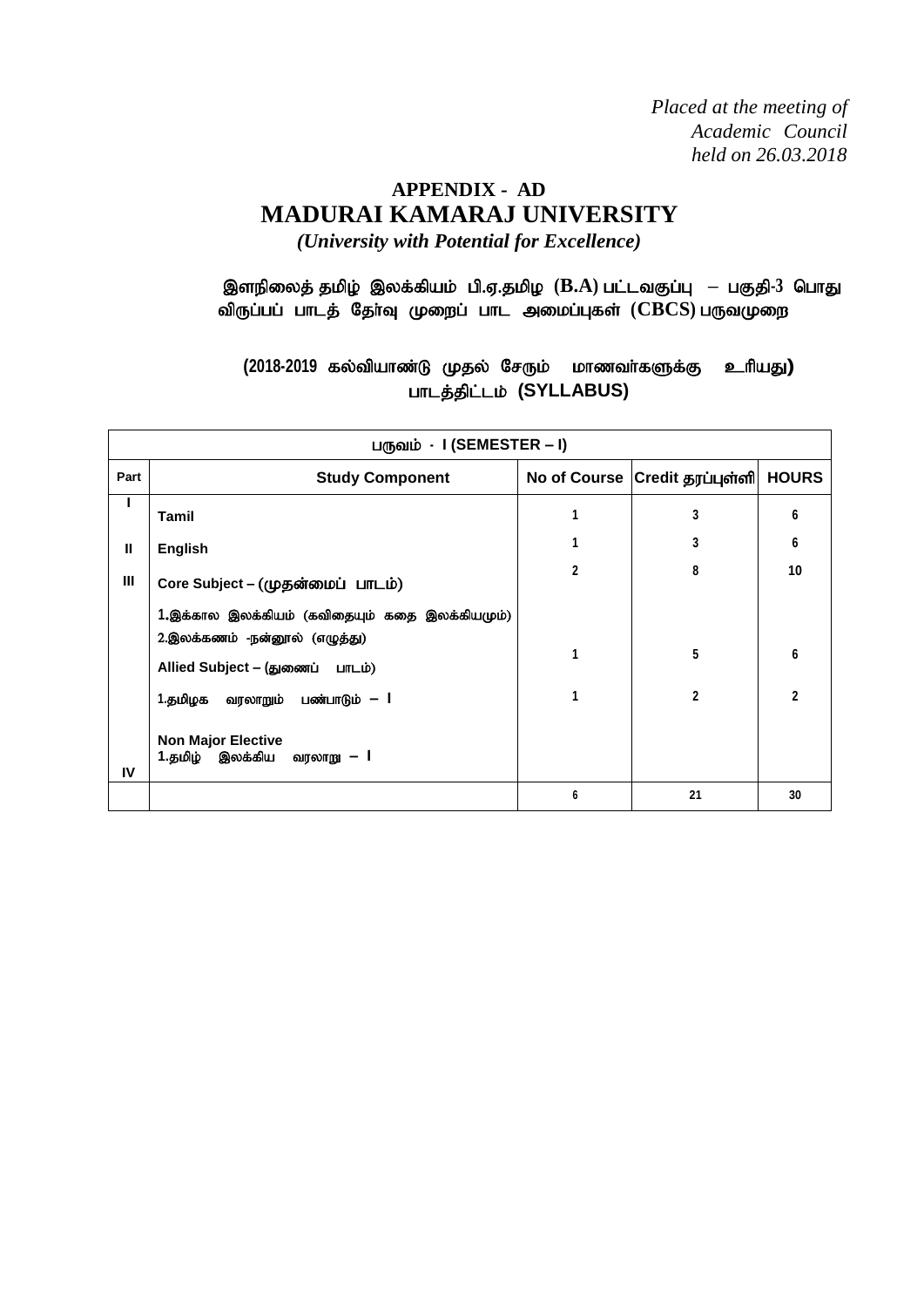| பருவம் - II (SEMESTER – II) |                                                              |              |                                |              |  |  |  |
|-----------------------------|--------------------------------------------------------------|--------------|--------------------------------|--------------|--|--|--|
| <b>Part</b>                 | <b>Study Component</b>                                       |              | No of Course Credit தரப்புள்ளி | <b>HOURS</b> |  |  |  |
| L                           | Tamil                                                        |              | 3                              | 6            |  |  |  |
| Ш                           | <b>English</b>                                               |              | 3                              | 6            |  |  |  |
| III                         | Core Subject - (முதன்மைப் பாடம்)                             | $\mathbf{2}$ | $4 + 4$                        | 10           |  |  |  |
|                             | இலக்கியம்<br>3.அற                                            |              |                                |              |  |  |  |
|                             | 4.இலக்கணம் - நன்னூல் (சொல்)                                  |              |                                |              |  |  |  |
|                             | <b>Allied Subject</b>                                        | 1            | 5                              | 6            |  |  |  |
|                             | 2.தமிழக<br>வரலாறும்<br>பண்பாடும் – II                        |              |                                |              |  |  |  |
| IV                          | <b>Non Major Elective</b><br>2.தமிழ் இலக்கிய<br>வரலாறு் – II |              | $\mathbf{2}$                   | $\mathbf{2}$ |  |  |  |
|                             |                                                              | 6            | 21                             | 30           |  |  |  |

| பருவம் - III (SEMESTER – III) |                                                   |              |                   |                |  |  |  |  |
|-------------------------------|---------------------------------------------------|--------------|-------------------|----------------|--|--|--|--|
| Part                          | <b>Study Component</b>                            | No of Course | Credit தரப்புள்ளி | <b>HOURS</b>   |  |  |  |  |
|                               | <b>Tamil</b>                                      | 1            | 3                 | 6              |  |  |  |  |
| $\mathbf{I}$                  | <b>English</b>                                    | 1            | 3                 | 6              |  |  |  |  |
| $\mathbf{III}$                | Core Subject - (முதன்மைப் பாடம்)                  | $\mathbf{2}$ | $4 + 4$           | 10             |  |  |  |  |
|                               | 5.பக்தி இலக்கியம்                                 |              |                   |                |  |  |  |  |
|                               | 6.இலக்கணம் - யாப்பு<br><b>Allied Subject</b>      | 1            | 5                 | 6              |  |  |  |  |
|                               | 3.மக்கள் தகவல் தொடா்பியல் அறிமுகம்                | 1            | $\overline{2}$    | $\overline{2}$ |  |  |  |  |
| IV                            | <b>Skill Based Subjects</b><br>1.மொழிபெயா்ப்பியல் |              |                   |                |  |  |  |  |
|                               |                                                   | 6            | 21                | 30             |  |  |  |  |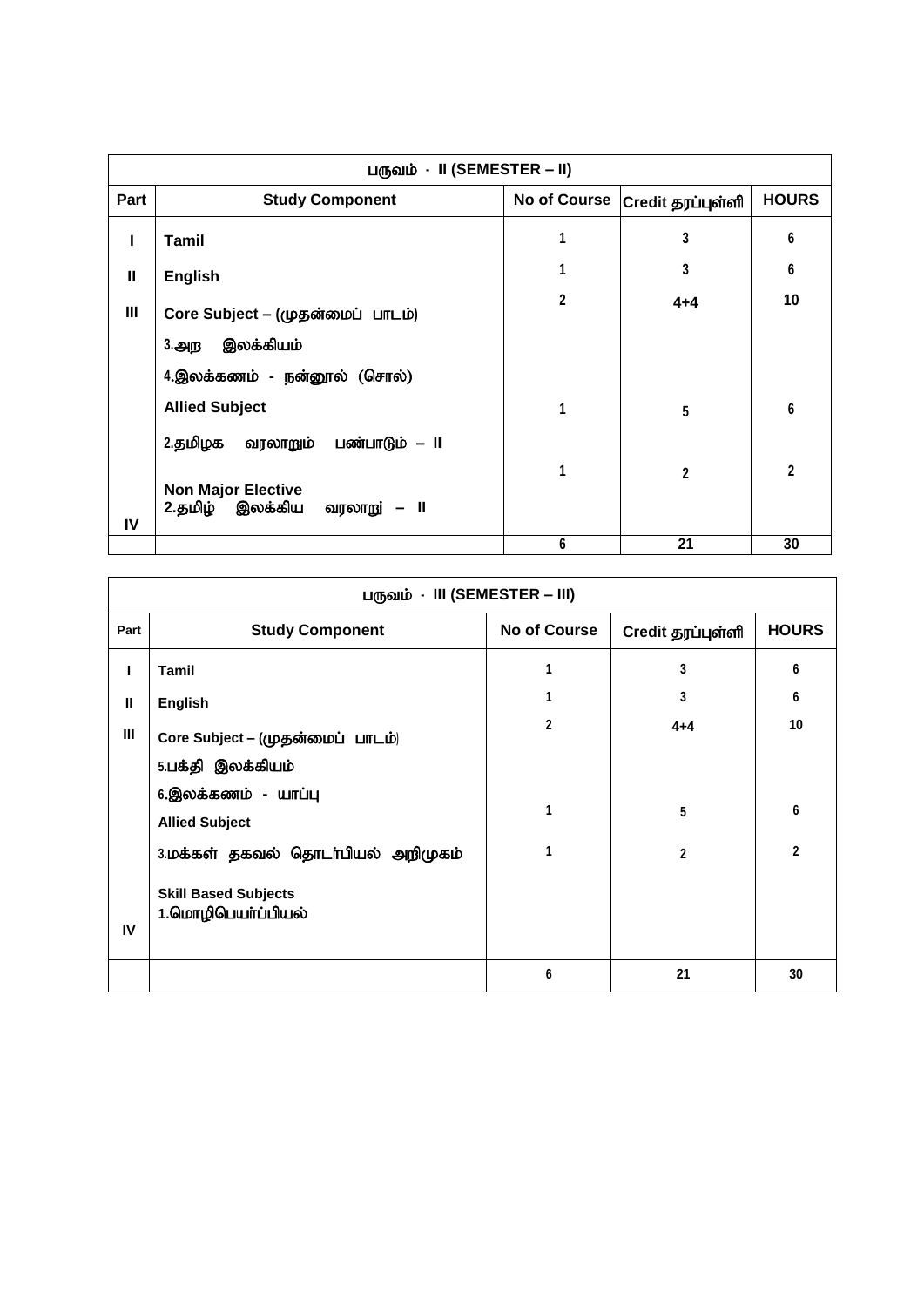| பருவம் - IV (SEMESTER – IV) |                                                 |                     |                   |              |  |  |  |  |
|-----------------------------|-------------------------------------------------|---------------------|-------------------|--------------|--|--|--|--|
| Part                        | <b>Study Component</b>                          | <b>No of Course</b> | Credit தரப்புள்ளி | <b>HOURS</b> |  |  |  |  |
|                             | Tamil                                           |                     | 3                 | 6            |  |  |  |  |
| $\mathbf{I}$                | <b>English</b>                                  |                     | 3                 | 6            |  |  |  |  |
| $\mathbf{III}$              | Core Subject - (முதன்மைப் பாடம்)                | $\mathbf 2$         | $4 + 4$           | 10           |  |  |  |  |
|                             | 7.காப்பிய இலக்கியம்                             |                     |                   |              |  |  |  |  |
|                             | 8.இலக்கணம் - (அணி)                              | 1                   |                   | 6            |  |  |  |  |
|                             | <b>Allied Subject</b>                           |                     | 5                 |              |  |  |  |  |
|                             | 4.நாட்டுப்புறவியல்                              |                     |                   |              |  |  |  |  |
| IV                          | <b>Skill Based Subjects</b><br>2.அறிவியல் தமிழ் | 1                   | $\overline{2}$    | $\mathbf{2}$ |  |  |  |  |
| $\mathbf v$                 | <b>Extension Activities</b>                     | 1                   | 1                 |              |  |  |  |  |
|                             |                                                 | 7                   | 22                | 30           |  |  |  |  |

| பருவம் - V (SEMESTER – V) |                                                   |                     |                   |                |  |  |  |
|---------------------------|---------------------------------------------------|---------------------|-------------------|----------------|--|--|--|
| Part                      | <b>Study Component</b>                            | <b>No of Course</b> | Credit தரப்புள்ளி | <b>HOURS</b>   |  |  |  |
| Ш                         | Core Subject – (முதன்மைப் பாடம்)                  | 4                   | 20                | 20             |  |  |  |
|                           | 9.சிற்றிலக்கியம்                                  |                     |                   | 5hrs           |  |  |  |
|                           | 10.பொருள் இலக்கணம் -அகம் (நம்பியகப்பொருள்)        |                     |                   |                |  |  |  |
|                           | 11.தமிழ் மொழி வரலாறும் இலக்கண வரலாறும்            |                     |                   |                |  |  |  |
|                           | 12.இக்கால மொழியியல்                               |                     |                   |                |  |  |  |
|                           | 13.திறனாய்வியல்                                   |                     |                   |                |  |  |  |
|                           | Elective (விருப்பப் பாடங்கள்)                     | 1                   | 5                 | 6              |  |  |  |
| IV                        | 1.கவின்கலைகள் அல்லது கல்வெட்டியல்                 | 1                   | $\mathbf{2}$      | $\overline{2}$ |  |  |  |
|                           | <b>Environmental Studies</b><br>சுற்றுச் சூழலியல் |                     |                   |                |  |  |  |
|                           |                                                   | 1                   | $\mathbf 2$       | $\mathbf{2}$   |  |  |  |
|                           | <b>Skill Based Subjects</b>                       |                     |                   |                |  |  |  |
|                           | 3.ஆளுமைத் திறன்                                   |                     |                   |                |  |  |  |
|                           |                                                   | $\overline{7}$      | 29                | 30             |  |  |  |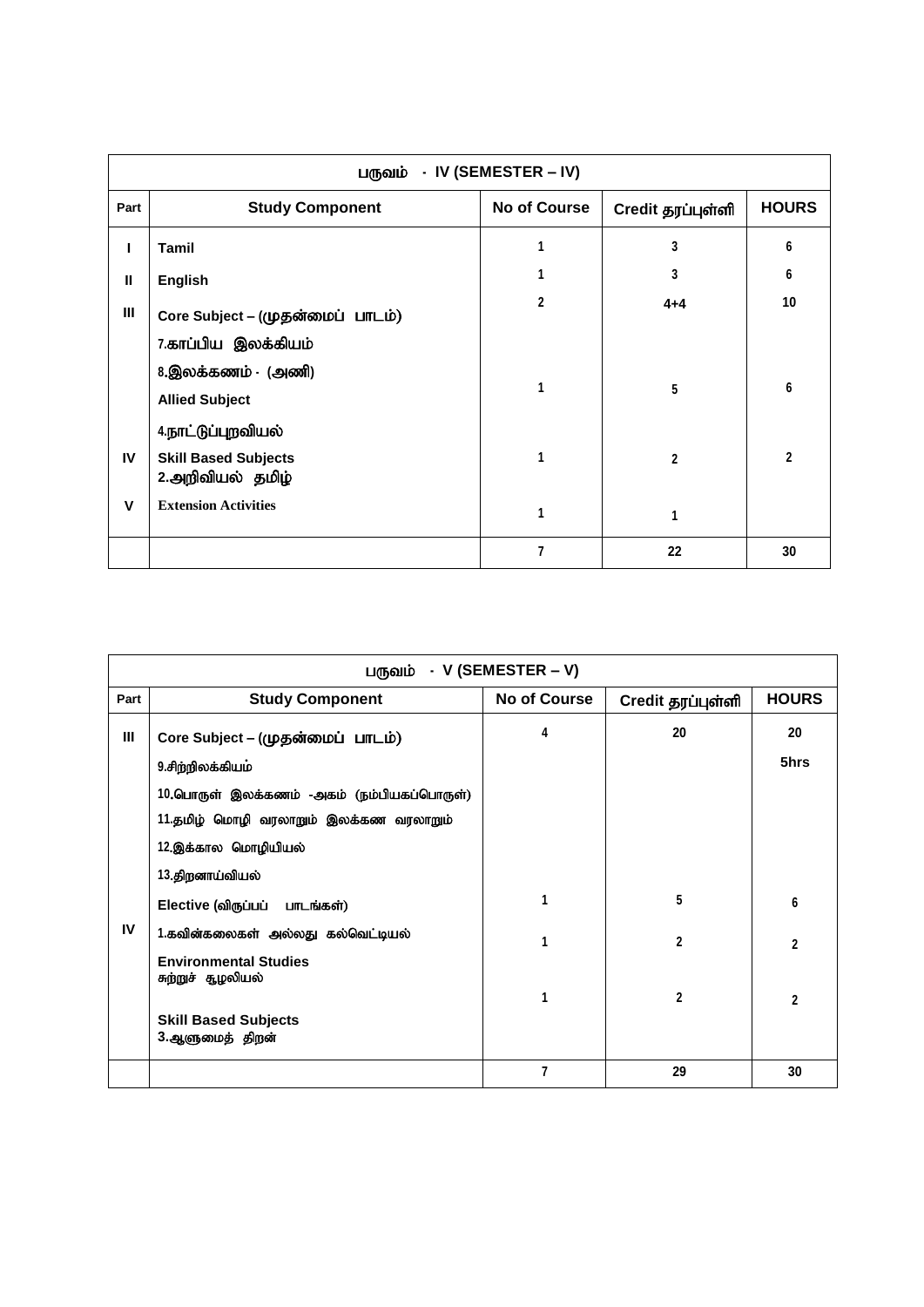|      | பருவம் - VI (SEMESTER – VI)                                                                        |                        |                             |                |  |  |  |  |
|------|----------------------------------------------------------------------------------------------------|------------------------|-----------------------------|----------------|--|--|--|--|
| Part | <b>Study Component</b>                                                                             | No of<br><b>Course</b> | <b>Credit</b><br>தரப்புள்ளி | <b>HOURS</b>   |  |  |  |  |
| III  | Core Subject – (முதன்மைப் பாடம்)                                                                   | $\overline{2}$         | 8                           | 10             |  |  |  |  |
|      | 14.சங்க இலக்கியம்                                                                                  |                        |                             |                |  |  |  |  |
|      | 15. புறப்பொருள் வெண்பாமாலை                                                                         | $\mathbf{2}$           | 10                          | 12             |  |  |  |  |
|      |                                                                                                    |                        |                             |                |  |  |  |  |
|      | Elective (விருப்பப் பாடங்கள்)                                                                      |                        |                             | $\overline{2}$ |  |  |  |  |
|      | 2.சுற்றுலாவியல் அல்லது தமிழகக் கோவில் கலைகள்<br>3.இதழியல் கலை அல்லது போட்டித்தமிழ்                 | 1                      | $\mathbf{2}$                |                |  |  |  |  |
|      | மதிப்புக் கல்வி (Value Education)                                                                  | 3                      | 6                           | 6              |  |  |  |  |
| IV   | <b>Skill Based Subjects</b><br>4.பேச்சுக்கலை<br>5.மொழிப்பயன்பாடு<br>6.திரைப்படக்கலையும் விமாசனமும் | 1                      | 1                           | $\bf{0}$       |  |  |  |  |
|      |                                                                                                    |                        |                             |                |  |  |  |  |
|      |                                                                                                    | 9                      | 27                          | 30             |  |  |  |  |

## (இளநிலைத் தமிழ் இலக்கியம் பி.ஏ.தமிழ (B.A) பட்டவகுப்பு – பகுதி-3 பொது விருப்பப் பாடத் தேர்வு முறைப் பாட அமைப்புகள் (CBCS)

## முதற்பருவம்

- தாள் 1. இக்கால இலக்கியம (கவிதையும் கதை இலக்கியமும்) <del>–</del> முதன்மைப் பாடம்
- தாள் 2. இலக்கணம் நன்னூல (எழுத்து)
- தாள் 3. தமிழக வரலாறும் பண்பாடும் **I –** (துணைப்பாடம்)
- தாள் 4. தமிழ் இலக்கிய வரலாறு தாள்  **| (**பிறதுறை மாணவர்களுக்கான விருப்பப் பாடம்)

#### இரண்டாம் பருவம்

- தாள் 5. அற இலக்கியம் முதன்மைப் பாடம்
- தாள் 6. இலக்கணம் நன்னூல் (சொல்)
- தாள் 7. தமிழக வரலாறும் பண்பாடும் **II (**துணைப் பாடம்)
- தாள் 8. தமிழ் இலக்கிய வரலாறு தாள் **II (**பிறதுறை மாணவா்களுக்கான விருப்பப் பாடம்)

## மூன்றாம் பருவம்

- தாள் 9. பக்தி இலக்கியம் முதன்மை பாடம்
- தாள் 10. இலக்கணம் (யாப்பு) **–** முதன்மைப் பாடம்
- தாள் 11. மக்கள் தகவல் தொடா்பியல் அறிமுகம் (துணைப் பாடம்)
- தாள் 12. மொழி பெயர்ப்பியல் (திறன் வளர் அடிப்படைப் பாடம்) Skill Based Subjects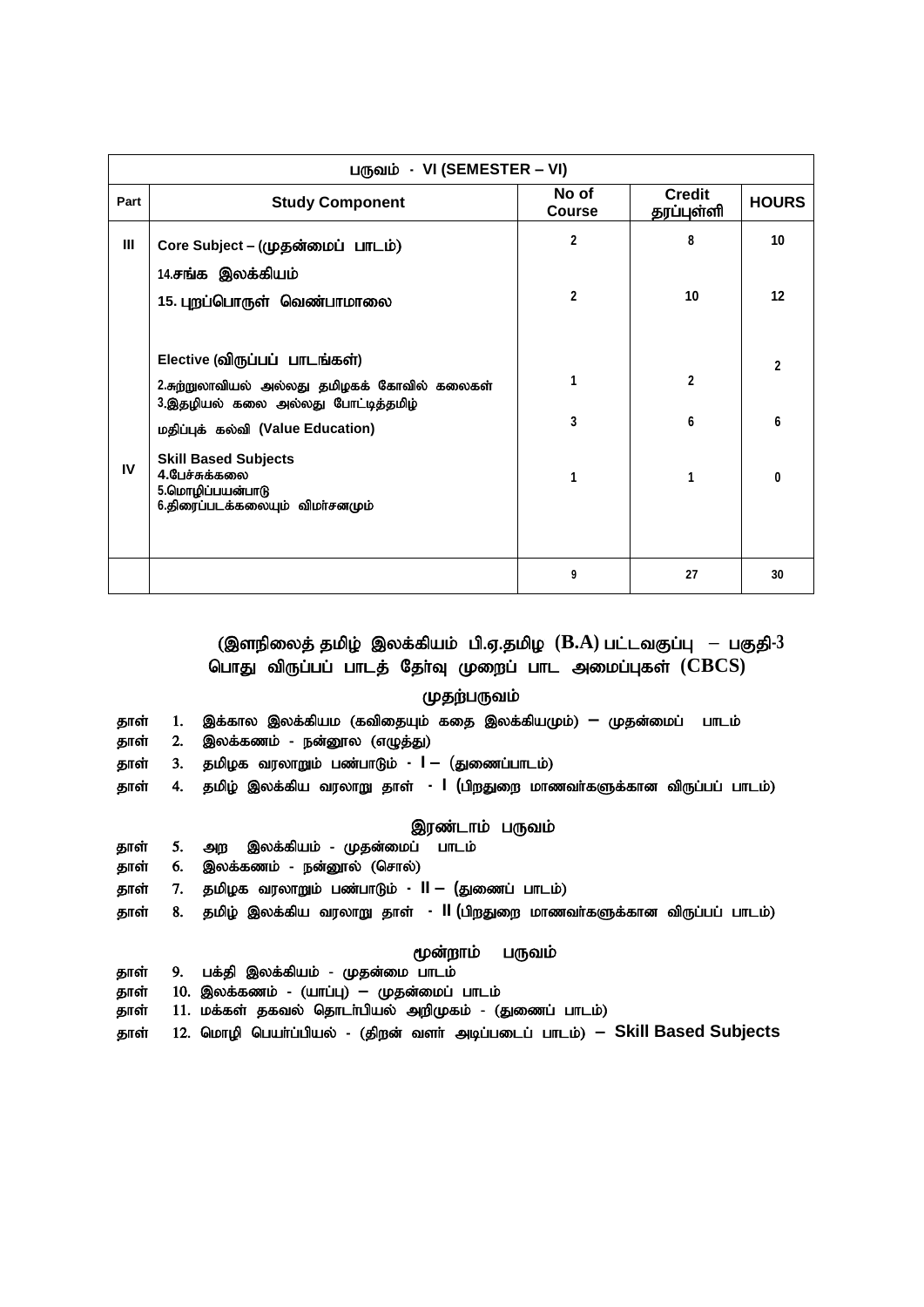## நான்காம் பருவம்

தாள் 13. காப்பிய இலக்கியம் - (அணி) - முதன்மைப் பாடம்

- .<br>தாள் 14. பொருள் இலக்கணம் (அணி) முதன்மைப் பாடம்
- தாள் 15. நாட்டுப்புறவியல் (துணைப்பாடம்)
- தாள் 16. அறிவியல் தமிழ் (திறன் வளர் அடிப்படைப் பாடம்)  **Skill Based Subjects**

#### **ஐந்தாம் பருவம**

- தாள் 17. சிற்றிலக்கியம் முதன்மைப் பாடம்
- தாள் 18. பொருள் இலக்கணம் (அகம் நம்பியகப்பொருள்) <del>–</del> முதன்மைப் பாடம்
- தாள் 19. தமிழ்மொழி வரலாறும் இலக்கண வரலாறும்
- தாள் 20. இக்கால மொழியியல் <del>–</del> முதன்மைப் பாடம்
- தாள் 21. திறனாய்வியல் முதன்மைப் பாடம்
- தாள் 22. கவின்கலைகள் அல்லது கல்வெட்டியல் (விருப்பப் பாடம்)
- தாள் 23. சுற்றுச்சூழல் இயல் Environmental Studies
- தாள் 24. ஆளுமைத்திறன் (திறன் வளர் அடிப்படைப் பாடம்)  **Skill Based Subjects**

#### ஆறாம் பருவம

தாள் 25. சங்க இலக்கியம் - முதன்மைப் பாடம் தாள் 26. பொருள் இலக்கணம் (புறம் - புறப்பொருள் வெண்பாமாலை) - முதன்மைப் பாடம் தாள் 27. சுற்றுலாவியல் அல்லது தமிழகக் கோவில் கலைகள் <del>–</del> விருப்பப் பாடம் தாள் 28. இதழியல் கலை அல்லது போட்டித்தமிழ் - விருப்பப் பாடம் தாள் 29. பேச்சுக்கலை (திறன் வளர் அடிப்படைப் பாடம்) - Skill Based Subjects தாள் 30. மொழிப்பயன்பாடு (திறன் வளர் அடிப்படைப் பாடம்) – Skill Based Subjects jhs; 31. jpiug;glf;fiyAk; tpkh ;rdKk; jpwd; tsh; mbg ;gilg; ghlk; **– Skill Based Subjects** தாள் 32. மதிப்புக் கல்வி – Value Education

**Extension Activities**

# (முதலாமாண்டு முதற்பருவம் தாள் - **I** தாள் 1. இக்கால இலக்கியம் (கவிதையும் கதை இலக்கியமும்)

## Kjd;ikg; ghlk; : **(Core Subjects)**

|      | கூறு 1 : கவிதை - ஊசிகள் - கவிஞா் மீரா                                    |
|------|--------------------------------------------------------------------------|
| கூறு | 2 : உரைநடை – இலக்கிய வரைவு                                               |
|      | முனைவா் மு.மணிவேல்                                                       |
|      | கூறு   3  : புதின இலக்கியம்  - வேரில்   பழுத்தபலா  — இரு குறுநாவல்கள்  - |
|      | சு.சமுத்திரம்                                                            |
|      | கூறு  4 :  சிறுகதை  இலக்கியம் -  கதாயுதங்கள் -  பேரா.இராஜமுத்திருளாண்டி  |
| கூறு | ் 5 : நாடக இலக்கியம் : ஆண்டாள் (கவிதை நாடகம்) —                          |
|      | அனுராதா பப்ளிக்கேசன்ஸ்                                                   |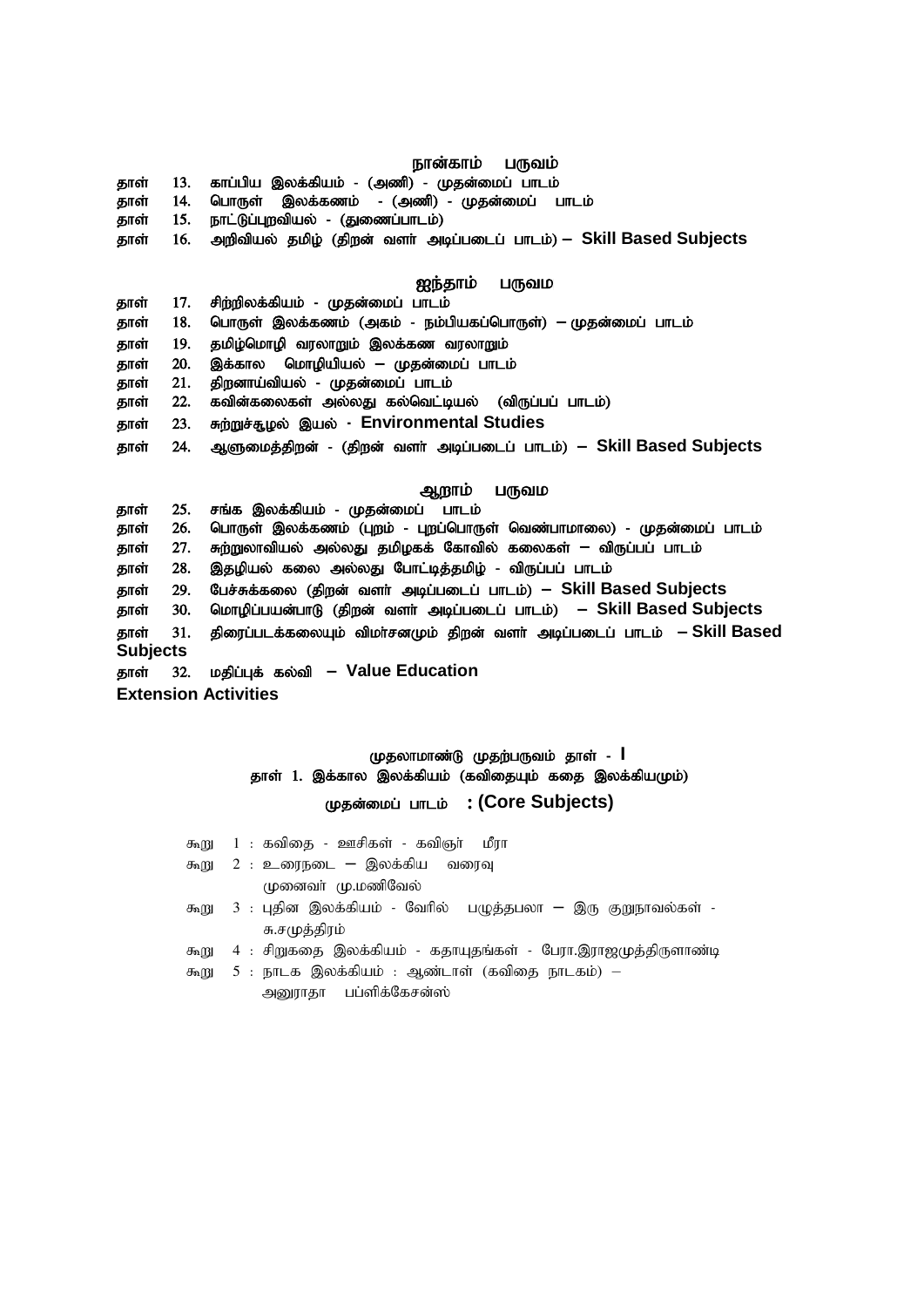#### பாடநூல்கள்

ஊசிகள் - பதுக்கவிகை கவிஞா் மீரா தென்னக ஆய்வுமையம், சென்னை.

இலக்கிய வரைவு - உரைநடை (மனைவர் மு.மணிவேல் ்தாமரை பதிப்பகம், சென்னை.

வேரில் பழுத்தபலா – நாவல் சு.சமுத்திரம் அறிவுப் பதிப்பகம், சென்னை.

கதாயுதங்கள் - சிறுகதைத் தொகுப்பு பேரா.இராஜமுத்திருளாண்டி நியூசெஞ்சுரிபுக்ஹவுஸ் (பி) லிட், சென்னை.

அண்டாள் (கவிகை நாடகம்) அனூராதா பப்ளிக்கேசன்ஸ் சென்னை.

## தாள் 2: இலக்கணம் - நன்னூல் (எழுத்து)

 $50 - 1$  : பொதுப்பாயிரம், சிறப்புப்பாயிரம் கூறு  $2 : \pi$ ழுத்தியல் கூறு 3 : பதவியல் கூறு 4 : உயிரீற்றுப் புணரியல், மெய்யீற்றுப் புணரியல் கூறு 5 : உருபுப் புணரியல்

பாடநூல்: எழுத்ததிகாரம் (ஆறுமுகநாவலா்: காண்டிகையுரை) நன்னூல் எழுத்து (ஈஸ்வரன்), பாவை பப்ளிகேஷன்ஸ், சென்னை.

# துணைப்பாடம் (Allied Subject)

## தாள் 3: தமிழக வரலாறும் பண்பாடும் தாள் -1

கூறு 1 : வரலாற்றுக்கு முற்பட்ட தமிழகம் - சங்ககாலம் ஆட்சிமுறை தொடங்கி – பொருளாதார நிலை வரை  $\delta$ குறு 2 : சங்ககாலச் சமுதாய வாழ்க்கை முதல் களப்பிரா் கால நிலை முடிய கூறு 3 : பல்லவா் காலம் - ஆட்சி முறை முதல் - ஓவியக்கலை முடிய கூறு 4 : சோழாகாலம் - ஆட்சிமுறை முதல் இலக்கியமும் கல்வியும் முடிய கூறு 5 : சோழா்கால சமய வாழ்க்கை முதல் ஓவியக்கலை முடிய பாடநூல்: தமிழகச் சமுதாயப் பண்பாட்டுக்கலை வரலாறு அசிரியா்: கு.சேதுராமன்

கிடைக்குமிடம்: நியூ செஞ்சுரி புக் ஹவுஸ் (பி) லிட், சென்னை.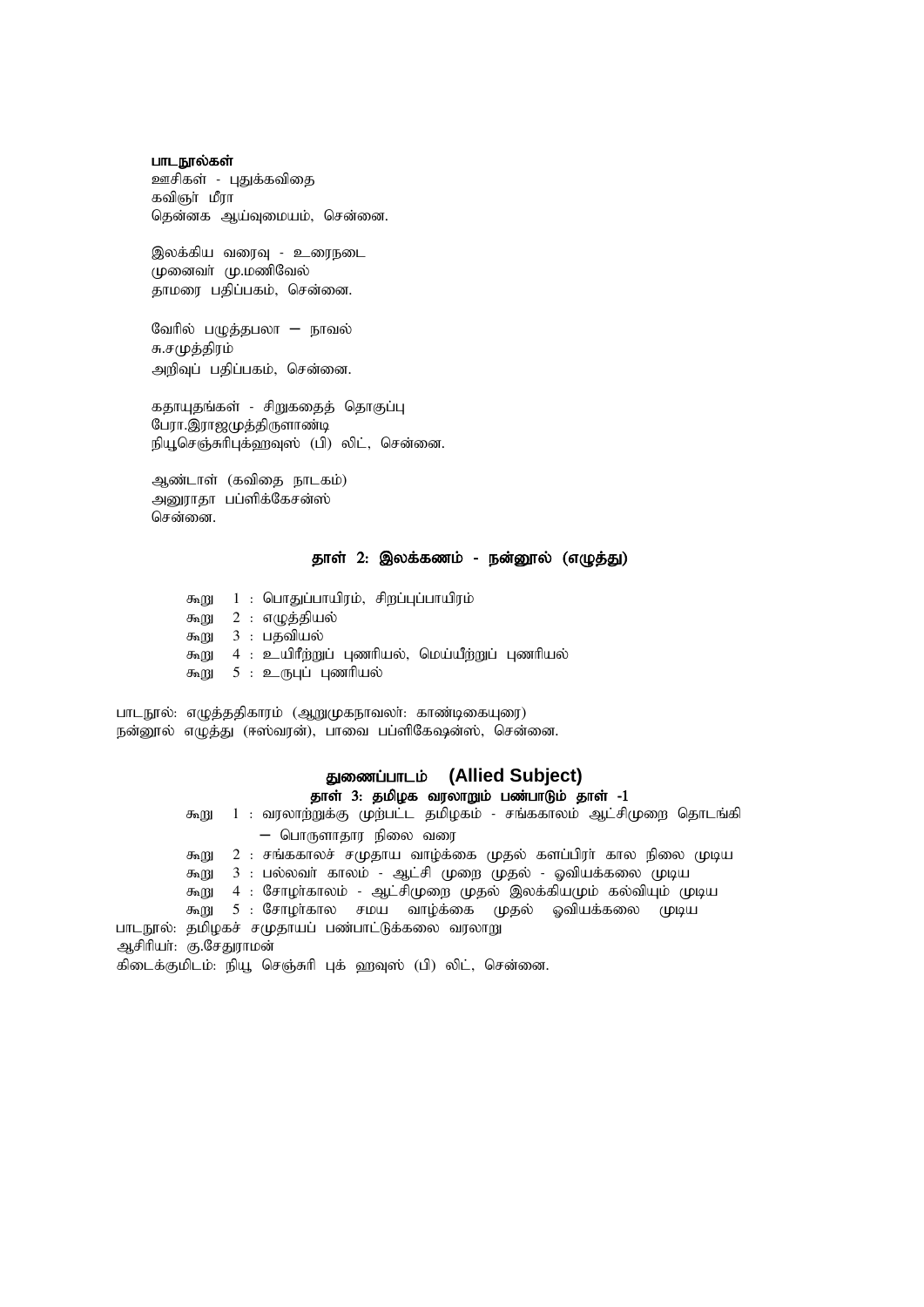## பிறதுறை மாணவா்களுக்கான விருப்பப்பாடம் தாள் 4: தமிழ் இலக்கிய வரலாறு **- I**

- கூறு  $1$  : 1. புதிய நோக்கு
	- 2. தமிழக வரலாற்று பின்புலம்
- கூறு 2 : வகைமை நோக்கில் தமிழ் இலக்கிய வரலாறு
- $f_{\text{m}}$ று  $3$  : சங்க இலக்கியம்
- கூறு 4 : நீதி இலக்கியம்
- கூறு  $5$  :  $1$ . காப்பிய இலக்கியம்
	- 2. பக்கி இலக்கியம்
- பாடநூல் : தமிழ் இலக்கிய வரலாறு முனைவர் சி.பாலசுப்பிரமணியன் ்<br>பாவை பப்ளிகேஷன்ஸ், 142, ஜானி ஜான் ரோடு ிராயப்பேட்டை, சென்னை - 4

## (முதலாமாண்டு - இரண்டாம் பருவம் - முதன்மைப் பாடம்

## தாள் 5: அற இலக்கியம்

- கூறு 1 : திருக்குறள் 10 அதிகாரங்கள்
	- 1. அன்புடைமை
	- $2.$  அமுக்காறாமை
	- 3. ஒப்பரவு அறிதல்
	- 4. புகழ்
	- 5. தவம்
	- 6. தெரிந்து செயல்வகை
	- 7. மடி இன்மை
	- 8. ஆள்வினை உடைமை
	- 9. வினைத்தூய்மை
	- $10.$  உழவு

#### கூறு  $2$  : நாலடியார் - தாளாண்மை  $10$  பாடல்கள்

- திரிகடுகம்: பாடல் எண்: 36, 40, 56, 70, 89 (5 பாடல்கள்)
- 1. ஊனுண் டுயிர்...
- $2.$  வெகுளி நுணுக்கும் $\ldots$
- 3. முந்தை எழுத்தின்...
- 4. காவோ டறக்குளந் தொட்டானும்...
- 5. அருளினை நெஞ்சத் தடை...

## நான்மணிக்கடிகை: 32, 45, 53, 62, 94 (5 பாடல்கள்)

- 1. திருவின் திறலுடைய தில்லை...
- 2. ஏதிலா ரென்பார் இயல்பில்லார்...
- 3. எள்ளற் பொருள திகழ்தல்...
- 4. ஈத்துண்பா னென்பான்...
- 5. இளமைப் பருவத்துக் கல்லாமை...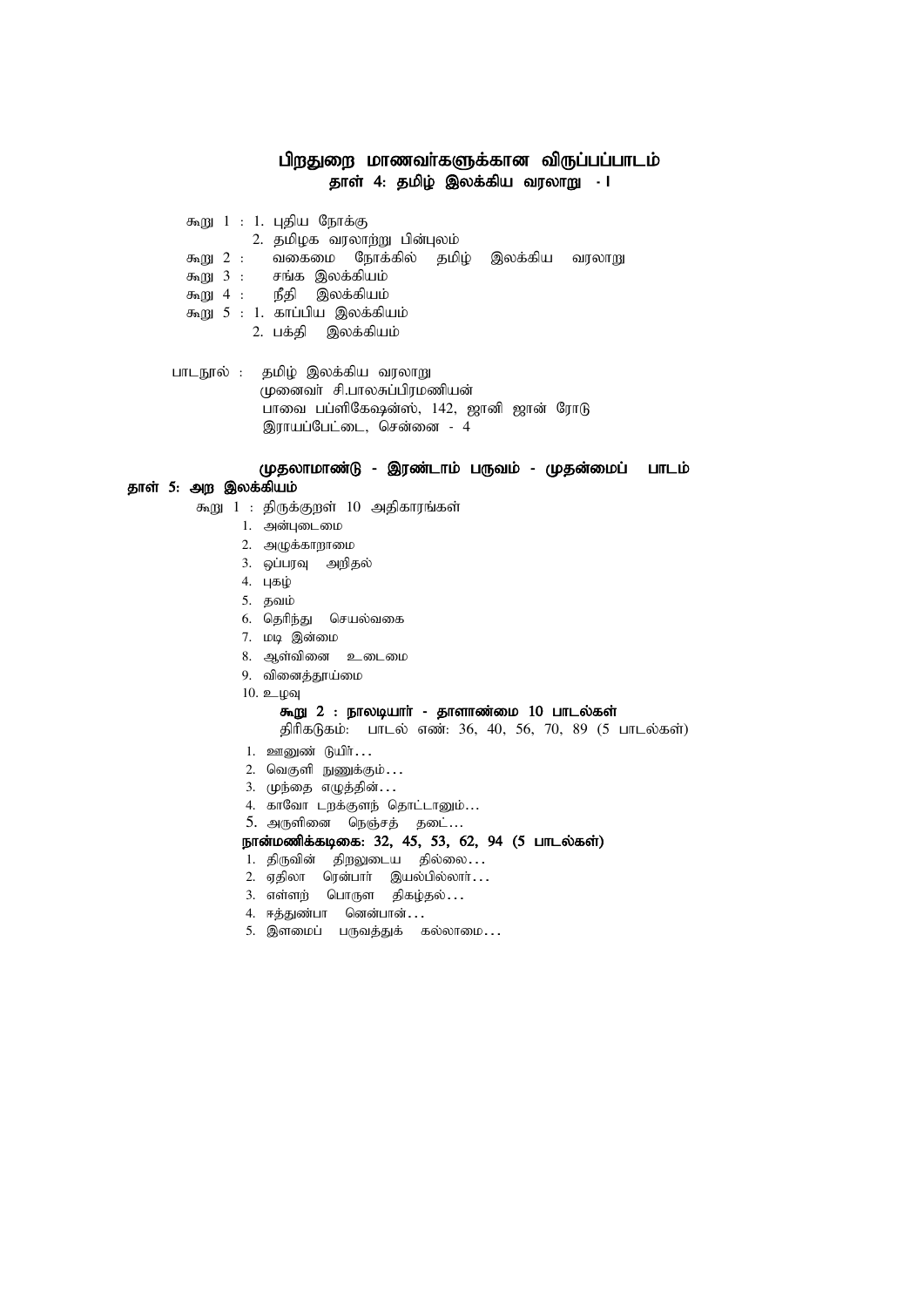#### கூறு 3 : சிறுபஞ்சமூலம்: 8, 12, 52, 86, 97 (5 பாடல்கள்)

- $1.$  பற்றினான் பற்றற்றான்...
- 2. நாணிலான் சால்பும்...
- 3. உண்ணாமை நன்றவா நீக்கி...
- 4. சத்தமெய்ஞ் ஞானந் தருக்கஞ் சமயமே...
- $5.$  வழிப்படரல் வாயல்...

#### பழமொழி நானூறு - பொருளைப் போற்றுதல் (8 பாடல்கள்) முதுமொழிக்காஞ்சி - தண்டாப் பத்து (11 வரிகள்) ஏலாதி - 35, 36, 38, 39, 40 (5 பாடல்கள்)

- 1. துறந்தார் துறவாதார்…
- $2.$  காலில்லாா் கண்ணில்லாா…
- 3. எழுத்தினா வீங்கா தெண் …
- 4. சாவ கெளிகரிது…
- 5. உலையாமை யுற்றதற்கோடி...

#### கூறு 4 : ஆசாரக்கோவை – 21, 50, 52, 54, 89 (5 பாடல்கள்)

- 1. விருந்தினா் மூத்தோா்...
- $2.$  பழியா ரிழியார் பலருள்...
- $3.$  படிறும் பயனிலவும்...
- 4. முறுவல் இனிதுரை...
- 5. எய்காக வேண்டார்...

#### இனியவை நாற்பது – 18, 21, 23, 25, 27, 32, 34, 36, 37, 39 (10 பாடல்கள்)

- 1. நட்டார்க்கு நல்ல செயலினிது…
- $2.$  சலவரைச் சாரா விடு திலினிதே...
- 3. வருவா யறிந்து வழங்க லினிதே…
- 4. வெல்வது வேண்டி...
- 5. நச்சித்தற் சென்றார்...
- 6. அடைந்தாா் துயா்கூரா வாற்ற லினிதே...
- 7. ஊர் முனியா செய்தொழுகு...
- 8. ஒன்றினா னொற்றிப் பொருடெரிதன் முன்னினிதே...
- 9. அவ்வித் தழுக்கா நுரையாமை முன்னினிதே...
- 10. சிற்றா ளுடையான்...

#### இன்னா நாற்பது 4, 6, 11, 17, 20, 25, 28, 33, 34, 37 (10 பாடல்கள்)

- 1. கொடுங்கோன் மறமன்னர்…
- 2. சிறையில் கரும்பினைக் காத்தோம்பா...
- 3.  $\Box$ பாருளுணர்வா ரில்வழி...
- 4. உண்ணாது வைக்கும்...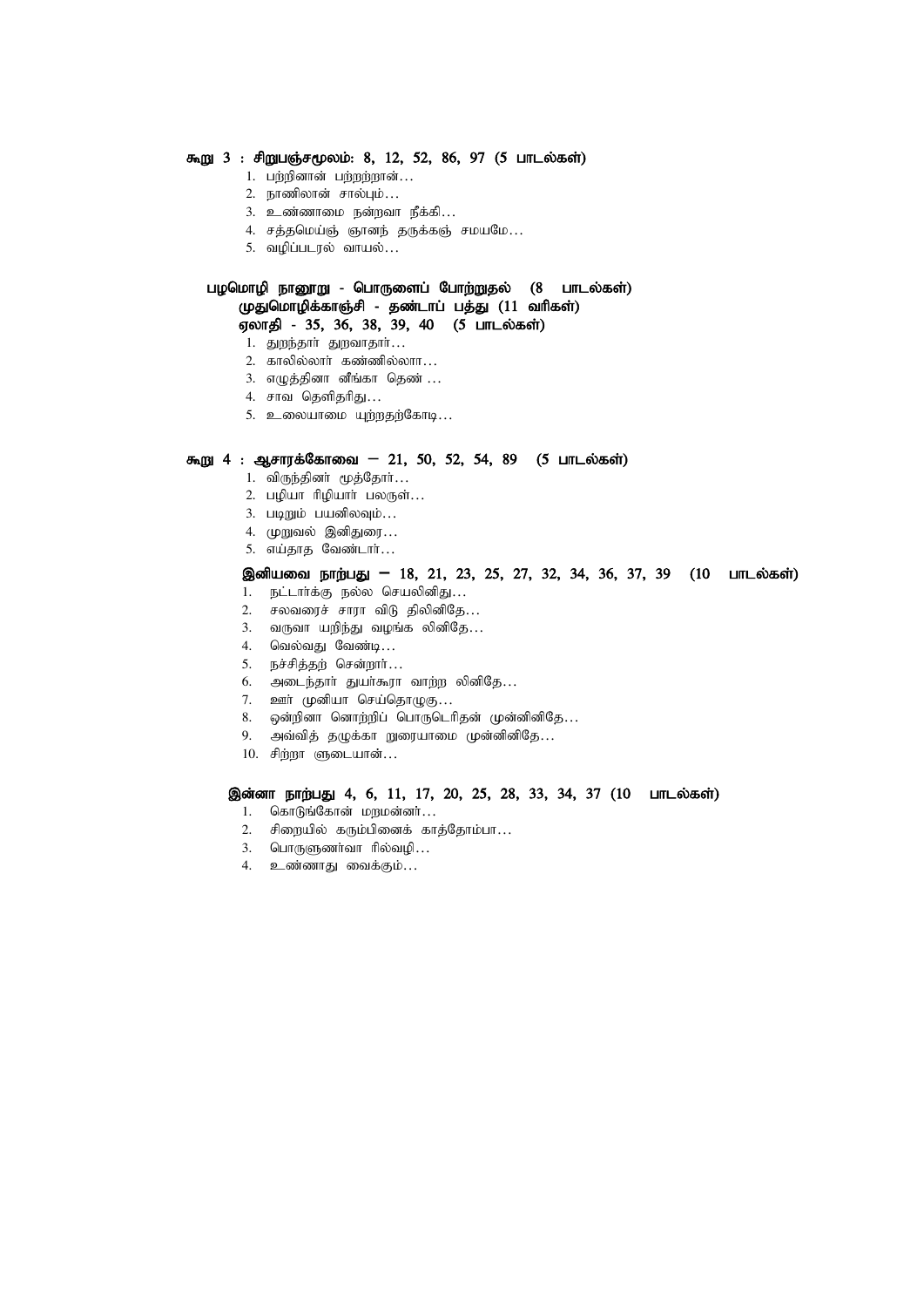- 5. குலத்துப் பிறந்தவன்...
- 6. ஏமமில் மூதூா்...
- 7. பெருமை யுடையாரை…
- 8. தன்னைத்தான் போற்றா…
- 9. கள்ளுண்பான் கூறும்...
- $10.$  பொருளிலான் வேளாண்மை...

## $\bar{x}$ று 5 : சித்தா் பாடல்கள் - கொங்கணவா் 10 பாடல்கள் (91-100)

- 1. கூடிய பொய்களைச் சொல்லாதே...
- $2.$  காரியனாகினும் வீரியம் பேசவும் $\ldots$
- 3. காசார்கள் பகை செய்யாதே...
- 4. தன்வீடிருக்க அசல்வீடு…
- 5. சாதி பேதங்கள்...
- $6.$  பாலோடு முண்டிடு...
- 7. கோழிக்காறு காலுண்டு…
- 8. ஆட்டுக் கிரண்டு...
- $9.$  கோயிலும் மாடும்...
- 10. இத்தனை சாத்திரந்தாம்...

#### இடைக்காட்டுச்சித்தா் (10 பாடல்கள்) 14, 15, 16, 17, 18, 19, 20, 21, 22, 23

- $1.$  மனமென்னுமா $6...$
- $2.$  சினமென்னும் பாம்பு $\ldots$
- 3. ஆசையெனும் பசு...
- $4.$  ஓசையுள்ளடங்கு $\ldots$
- 5. மூலப்பகுதி...
- $6.$  சாலக்கடத்தியல்பு...
- 7. பற்றேபிறப்புண்டாக்கும்...
- 8. சற்றே பிரமத்திசை...
- 9. அவித்தவித்து முளையாதே...
- $10.$  செவிதனிற்கேளாத $\ldots$

#### தனிப்பாடல் திரட்டு (7 பாடல்கள்) ஒளவையாா் முதலிய எழுவா் பாடியது

- 1. இட்டமுட னென்றவையில்...
- 2. அத்தி முதலெறும்பு...
- 3. கருப்பைக்குண் முட்டை...
- 4. சண்டைப்பைக் குள்ளுயிர்...
- 5. கண்ணுழையாக் காட்டில்...
- $6.$  அன்னை வயிற்றி லருத்தி...
- 7. எவ்வுயிருங் காக்கவொரு…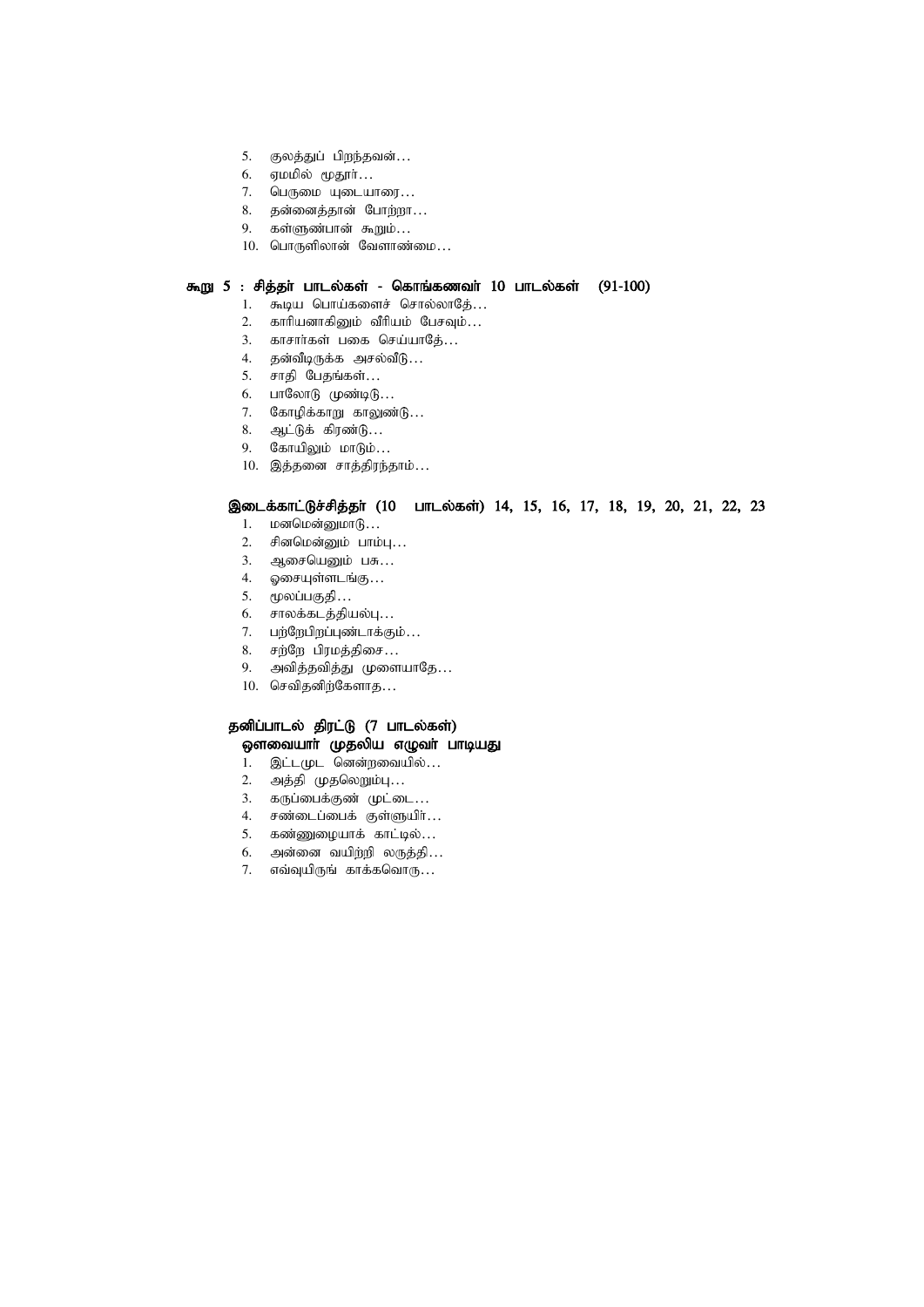#### தாள்: 6 நான்னூல் (சொல்)

- $50 1$  : பெயரியல் கூறு  $2$  : வினையியல்
- கூறு  $3$  : பொதுவியல்
- கூறு  $4$  : இடையியல்
- $F_{\text{m}}$  5 : உரியியல்
- - பாடநூல்: நன்னூல் சொல்லதிகாரம் (ஆறுமுக நாவலர் உரை) பார்வைநூல்: நன்னூல் - சொல்லதிகாரம் (சுபாஷ் சந்திரபோஸ்)

#### தாள்: 7 தமிழக வரலாறும் பண்பாடும் - **II** (துணைப்பாடம்)

- கூறு 1 : பாண்டியா் காலம் ஆட்சிமுறை தொடங்கி ஓவியக்கலை முடிய
- கூறு 2 : அதியமான்கள், முத்தரையைர்கள் மற்றும் இருக்குவேளிர்களின் கலைப்பணி .<br>விஜயநகர நாயக்கா் காலம் ஆட்சிமுறை தொடங்கி ஒவியக்கலை வரை
- கூறு 3 : தமிழகத்தில் பௌத்தம் சமணம் சமய வரலாறும் கலையும்
- $\epsilon_{\rm m}$  4 : மராத்தியா் காலம் சமுதாய வாழ்க்கை தொடங்கி மராத்தியா் கலை வரை
- கூறு 5 : தற்காலத் தமிழகம் சமுதாய அமைப்பும் சீாதிருத்தமும் முதல் நாட்டுப்புறக் கலைகள் வரை
- பாடநூல் : தமிழகச் சமுதாயப் பண்பாட்டுக் கலை வரலாறு கு.சேதுராமன் நியூ செஞ்சுரி புக் ஹவுஸ் (பி) லிட், சென்னை.

## பிறமொழி விருப்பப் பாடம்

#### தாள் : 8 தமிழ் இலக்கிய வரலாறு -  $\,$ **I**

|  | கூறு 1 : 1. சிற்றிலக்கியம்                      |  |
|--|-------------------------------------------------|--|
|  | 2. தமிழ் இலக்கண வகை                             |  |
|  | கூறு 2 : 3. தத்துவ இலக்கியமும் தத்துவ நூல்களும் |  |
|  | கூறு 3 : 4. உரை வகை                             |  |
|  | கூறு 4 : 5. இசை நாடக இலக்கியம்                  |  |
|  | 6. சமய நோக்கு இலக்கியம்                         |  |
|  | கூறு 5 : 7. மறுமலர்ச்சி இலக்கியம்               |  |
|  | பாடநூல்: தமிழ் இலக்கிய வரலாறு                   |  |
|  | முனைவர் சி.பாலசுப்பிரமணியன்                     |  |
|  | பாவை பப்ளிகேஷன்ஸ், 142, ஜானி ஜான் ரோடு          |  |
|  | இராயப்பேட்டை, சென்னை - 4                        |  |

## மூன்றாம் பருவம் (முதன்மைப் பாடம் தாள்: 9 பக்தி இலக்கியம்

 $\delta$ று 1 : திருஞான சம்பந்தா் - தேவாரம் -திருவிடை மருதூா்ப் பதிகம் பொங்குநூல் மாா்பினீா … எனத் தொடங்கும் பதிகம் - 11 பாடல்கள் திருநாகேஸ்வரம் பதிகம்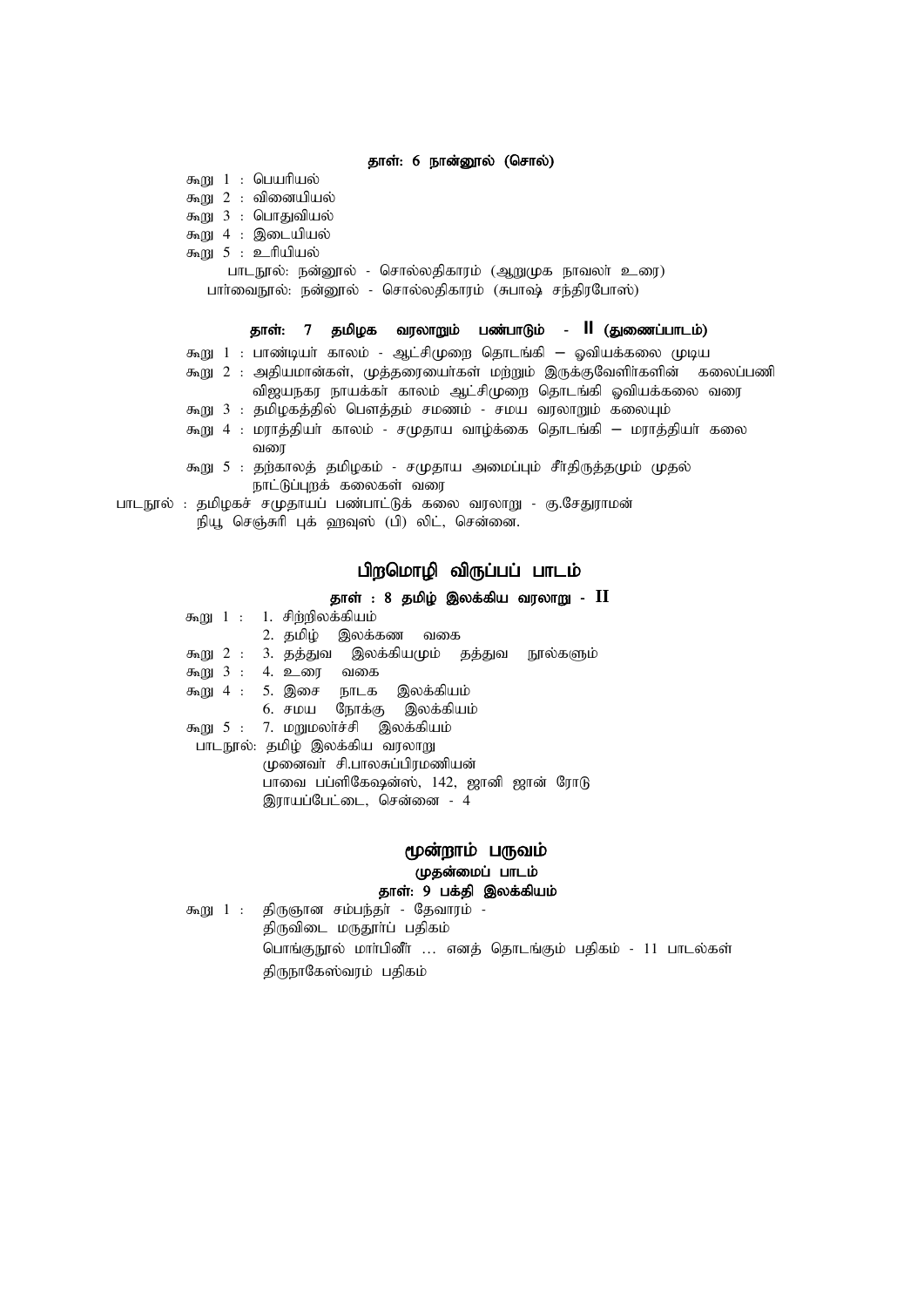|          |  | பொன்னார் திருமேனி எனத் தொடங்கும் பதிகம் - 11 பாடல்கள்                |
|----------|--|----------------------------------------------------------------------|
| கூறு 2 : |  | திருவாவுக்கரசர் - தேவாரம்                                            |
|          |  | திருமணஞ்சேரி பதிகம்                                                  |
|          |  | பட்ட நெற்றியா் - எனத் தொடங்கும் 10 பாடல்கள்                          |
|          |  | திருவதிகை வீரட்டம் - பதிகம்                                          |
|          |  | கோணல் மாமதி  எனத் தொடங்கும் 12 பாடல்கள்                              |
| கூறு 3 : |  | சுந்தரா் தேவாரம்                                                     |
|          |  | திருமறைக்காடு பதிகம்                                                 |
|          |  | யாழைப் பழித்தன்ன மொழி  எனத் தொடங்கும் 10 பாடல்கள்                    |
|          |  | திருக்கற்குடிப் பதிகம்                                               |
|          |  | விடையாடுங் கொடியாய் எனத் தொடங்கும் 10 பாடல்கள்                       |
| கூறு 4 : |  | மாணிக்கவாசகர் - திருவாசகம்                                           |
|          |  | ஆனந்தப் பரவசம் 10 பாடல்கள்                                           |
|          |  | திருவெம்பாவை முதல் 10 பாடல்கள்                                       |
| கூறு 5 : |  | திருமங்கையாழ்வாா் - பெரிய திருமொழி முதற்பத்து                        |
|          |  | வாடினேன்  வாடி வருந்தினேன் எனத் தொடங்கும் 10 பாடல்கள்                |
|          |  | குலசேகர ஆழ்வார் - பெருமாள் திருமொழி                                  |
|          |  | தருதுயரம் தடாயேல்  எனத் தொடங்கும் 10 பாடல்கள்                        |
|          |  | தாள்: 10 இலக்கணம் - யாப்பு                                           |
|          |  | கூறு 1 : உறுப்பியல்                                                  |
|          |  | யாப்பருங்கலக்காரிகை உறுப்பியல் - எழுத்து — அசை — சீா் - தளை          |
|          |  | — அடி — தொடை — தொடை விகற்பங்கள்                                      |
|          |  | கூறு 2 : பாவகை                                                       |
|          |  | செய்யுளியல் - பாவிக்குரிய அடியும் ஓசையும்                            |
|          |  | கூறு 3 : வெண்பா, ஆசிரியப்பா                                          |
|          |  | வெண்பாவும் அதன் இனமும் - ஆசிரியப்பாவும் அதன் இனமும்                  |
|          |  | கூறு 4 : கலிப்பாவும் அதன் இனமும் - வஞ்சிப்பா இனங்களும் - மருட்பா     |
|          |  | கூறு 5 : ஒழிபியல்                                                    |
|          |  | பாடநூல் : யாப்பருங்கலக்காரிகை யாப்பருங்கலக்காரிகை, சுபாஷ்சந்திரபோஸ். |

## துணைப்பாடம்

## தாள் : 11 மக்கள் தகவல் தொடா்பியல் அறிமுகம்

கூறு 1 தொடா்பியல் - விளக்கம் மக்கள் தொடா்பியல் - விளக்கம் தொடா்பியல் சாதனங்களின் பாகுபாடுகள் மரபு வழி அச்சு வழி வேறுபாடுகள் பத்திரிகைச் சுதந்திரம் தணிக்கை முறைகள் கூறு 2 தமிழ் இதழ்களின் வளர்ச்சி .<br>சமுதாய முன்னேற்றத்தில் இதழ்களின் பங்கு

,<br>இதழ்களின் நெறிமுறைகள் இதழ்கள் தொடங்குமுன் எடுக்க வேண்டிய ஆக்கப் பணிகள் விண்ணப்பித்தலும் பதிவு செய்தலும் இதழ்களின் நிர்வாக அமைப்பு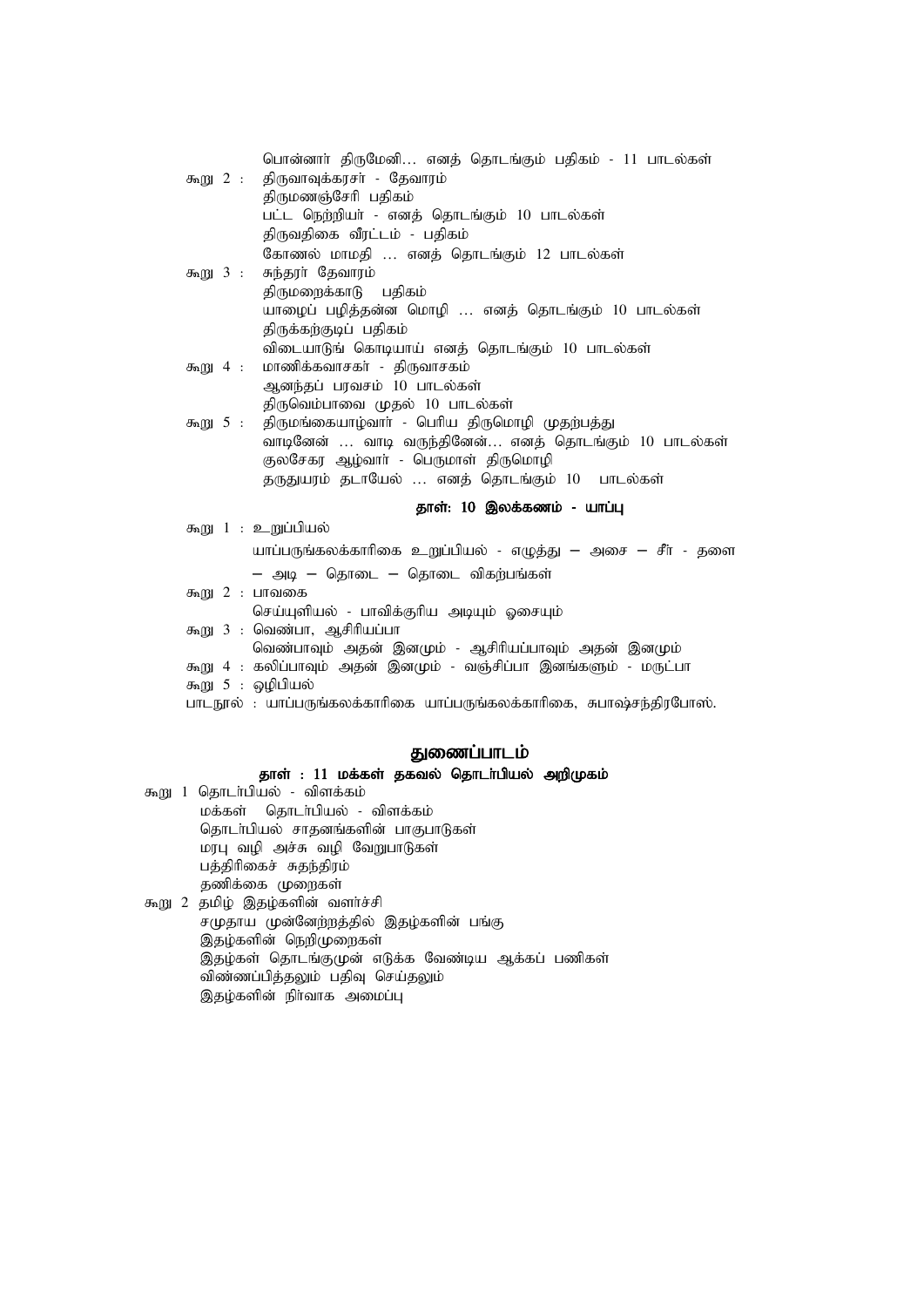அசிரியர் பிரிவு வணிகப் பகுதி இயந்திரப் பகுதி கூறு 3 இந்தியாவில் வானொலி தொலைக்காட்சி வரலாறு வானொலி, கொலைக்காட்சி அமைப்ப ஒலி, ஒளி பரப்புகள் செயர்கைக் கோள்கள் தனியார் தொலைக்காட்சிகளின் பரவல் வானொலி சுதந்திரம் பிரச்சார் பாரதி சந்தா குழுவினரின் பரிந்துரைகள் கொலைக்காட்சியின் செய்கிகள் நிளைகளும், குளைகளும் கூறு 4 இந்தியாவின் திரைப்பட வரலாறு சினிமாவின் தொடக்க காலம் தமிழ்த் திரை உலகின் 'முதல்'கள் திரைப்படச் சங்கங்கள் கலைப்படங்கள் மத்திய, மாநில அரசுகளும் திரைப்பட வளர்ச்சியும் திரைப்படத் தணிக்கைகள்

கூறு 5 தகவல் தொடர்பியலில் அறிவியல் தொழிநுட்பம் பயன்படும் கருவிகள் சி.டி.ரோம், கணிப்பொறி, இணையம், பேஜர், தொலைவரி அச்சு, தொடர்பியலில் கணிப்பொறியின் பயன்கள், தொடர்பியலிலும் இதமியலிலும் கணிப்பொறியின் பயன்கள், இதழியலில் கணிப்பொறியின் பயன்கள், மக்கள் தொடர்பு அலுவலரின் பணிகள், தொடர்பியல் சாதனங்களும் மக்கள் கருத்தும்

பாடநூல் : இருபத்தோராம் நூற்றாண்டில் மக்கள் தகவல் தொடா்பியல் அறிமுகம் -மருதநாயகம், நியூசெஞ்சுரிபுக்ஹவுஸ் (பி) லிட், 41-பி சிட்கோ இண்டஸ்ரியல் எஸ்டேட், அம்பத்தூர் சென்னை – 600 098.

## திறன் வளர் அடிப்படை பாடம் தாள்  $12$  : மொழி பெயா்ப்பியல்

- கூறு  $1 : 1$ . அறிவும் மொழியும்
	- $2.$  மொழிபெயர்ப்பு
	- 3. கவிதை மொழிபெயா்ப்பு
	- 4. பத்திரிகை மொழிபெயர்ப்பு
- கூறு  $2 : 1$ . வானொலி மொழிபெயா்ப்பு
	- 2. அறிவியல் மொழிபெயா்ப்பு
	- 3. இயந்திர மொழிபெயா்ப்பு
	- 4. கணிப்பொறிவழி மொழிபெயா்ப்பு
- $5m$  3 : 1. படைப்பிலக்கியங்கள் மொழிபெயர்ப்பு
	- 2. புனைகதை மொழிபெயா்ப்பு
		- 3. நாடகங்கள்
		- 4. தென்னிந்திய மொழிகளில் மொழிபெயா்ப்பு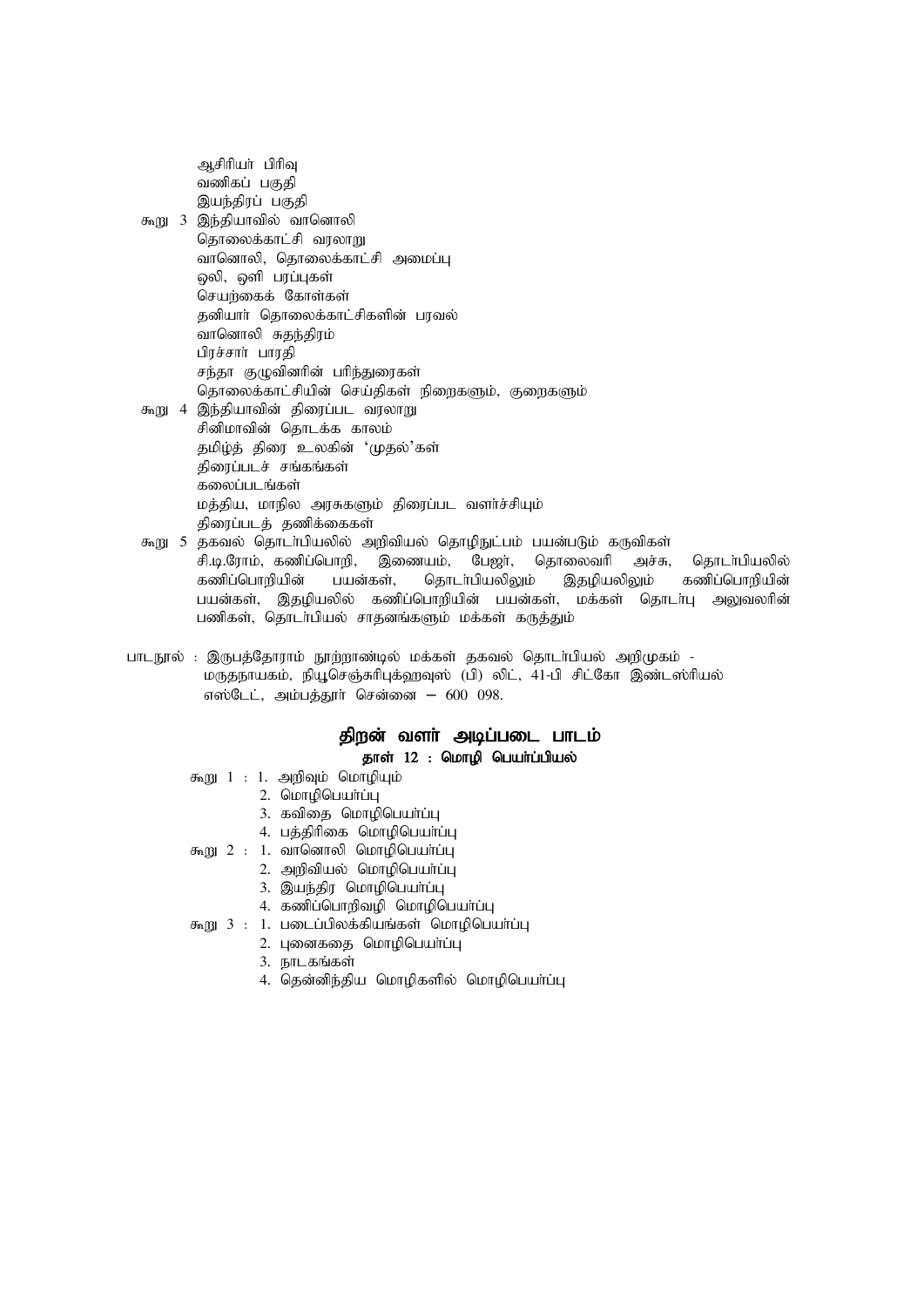- கூறு 4 : 1. பாரதியின் மொழிபெயா்ப்பு
	- 2. பகவத்கீதை மொழிபெயாப்பு
	- $3.$  விவிலிய மொமிபெயாப்ப
	- 4. குறிப்பிடத் தகுந்த மொழிபெயா்ப்பாளா்கள்
	- 5. ஆட்சி ஆவணங்களை மொழிபெயர்த்தல்
- $f_{\text{m}}(t) = 5 : 1.$  உளலக அரங்கு
	- 2. பிறமொழிச் சொற்கள்
	- 3. ஆங்கிலச் சொற்கள்
	- 4. இணைப்பழமொழிகளும் மரபுத் தொடர்களும்
	- 5. மொழிபெயா்ப்பு சான்றுகள் துணைநின்ற நூல்கள்
- பாடநூல் : மொழிபெயா்ப்பியல்

ஆர்.ஈஸ்வரன் பாவை பப்ளிகேஷன்ஸ், சென்னை.

#### நான்காம் பருவம் முதன்மைப்பாடம் சாப்பிய இலக்கியம்

| $\mathcal{D}$ lioli 12 : Финнин Жиоффинн $\mathcal{D}$               |
|----------------------------------------------------------------------|
| கூறு 1 : சிலப்பதிகாரம்<br>- புகார்க்காண்டம் - அரங்கேற்றுகாதை         |
| முழுவதும்                                                            |
| மணிமேகலை<br>- ஆதிரை பிச்சையிட்ட காதை                                 |
| - சுந்தரகாண்டம் - காட்சிப்படலம் முழுவதும்<br>கூறு $2$ : கம்பராமாயணம் |
| மகாபாரதம் (ஸ்ரீவில்லிப்புத்தூராா் இயற்றியது)                         |
| கிருட்டிணன் தூதுச் சருக்கம் (2 முதல் 23                              |
| பாடல்கள், 26 முதல் 37 பாடல்கள்,                                      |
| 43 முதல் 60 பாடல்கள்)                                                |
| - மெய்ப்பொருள் நாயனார் புராணம்<br>கூறு 3 : பெரியபுராணம்              |
| கூறு 4 : தேம்பாவணி — முதற்காண்டம் - வளன் சனித்த படலம்                |
| (18 முதல் 38 பாடல்கள்)                                               |
| - பொதுவாழ்வு — 44 உவமைவழிச் செய்தி<br>இயேசுகாவியம்                   |
| (சாதனையும் போதனையும்)                                                |
| - உடும்பு பேசியப்படலம்<br>கூறு 5 : சீறாப்புராணம்                     |
| தாள்: 14 இலக்கணம் - அணிகள்                                           |
| கூறு 1 : பொதுவணியியல்                                                |
| கூறு 2 : பொருளணியியல் (தன்மையணி முதல் பின்வருநிலையணி வரை)            |
| கூறு 3 : பொருளணியியல் (முன்ன விலக்கு அணி முதல் ஏது அணி வரை)          |
| கூறு 4 : பொருளணியியல் (நுட்ப அணி முதல் பாவிக அணி வரை)                |
| கூறு 5 : சொல்லணியியல்                                                |

பாடநூல்: தண்டியலங்காரம் சுபாஷ்சந்திரபோஸ்

#### துணைப்பாடம்

## தாள் 15 : நாட்டுப்புறவியல் அறிமுகம்

கூறு 1 : மழையும் பஞ்சமும் - மழை பொழியவில்லையே!  $L(\vec{G})$ சட்டிம் மழையும், பஞ்சம் தேளாச் சுருண்டழுதோம். மானம் விடிவதெப்போ? பஞ்சம், தாதுவருட பஞ்சம், பஞ்சகாலம். கூறு 2 : குடும்பம் - இல்லறம் - சேற்றில் ஒருகல், சமையல், பொருந்தாமனம்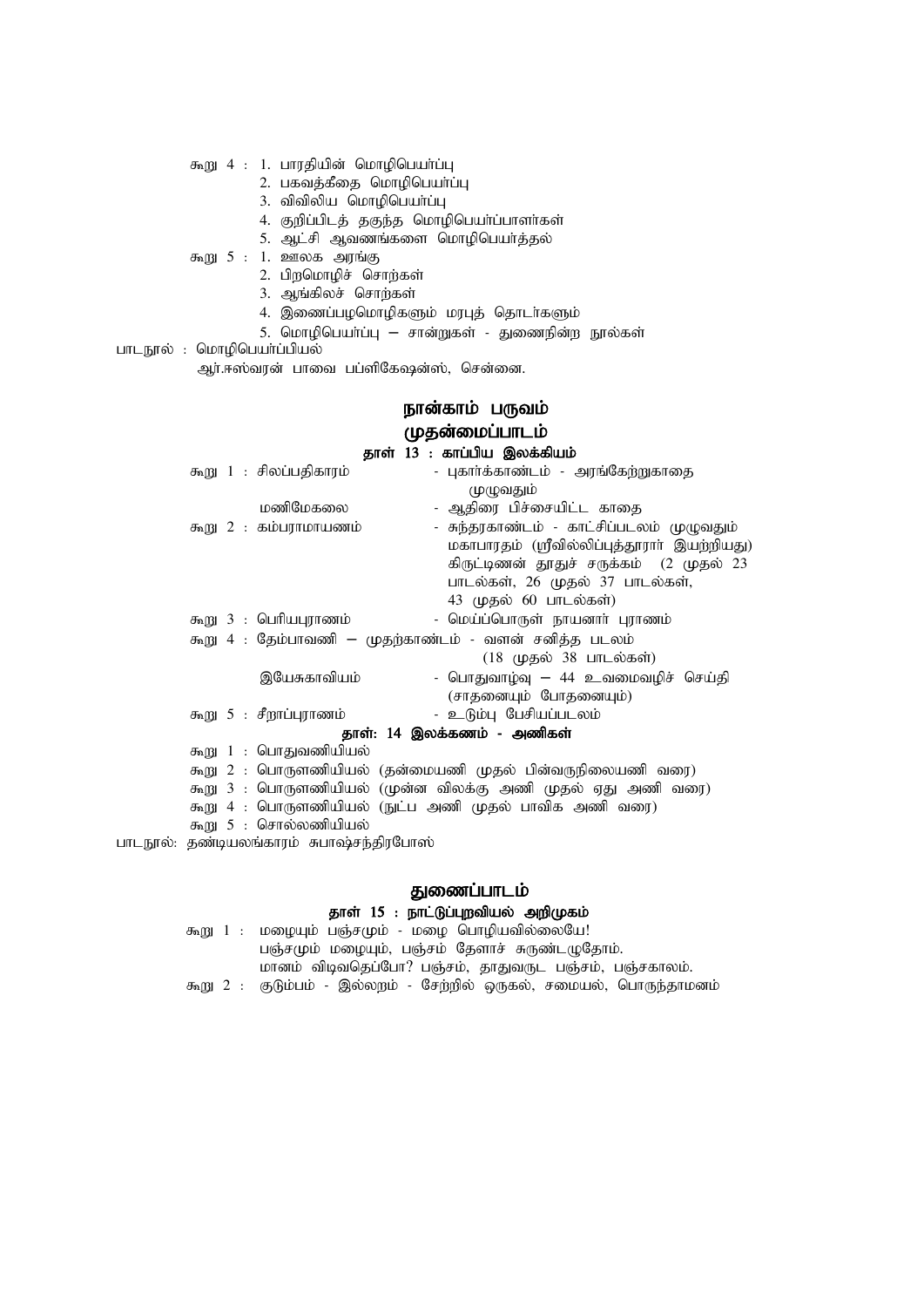|                          |          | பிறந்தவீடு, பிள்ளைக்கலி தீரல்லியே, கொடுமை எப்பொழுது ஆறும்?<br>கூறு 3 : சமூகம் - புதுமை, பட்டணத்தைப் பார்த்த பட்டிக்காட்டான், கூலி செய்யக்<br>காலம் ஆச்சே! தங்கச்சுரங்கம், கோவில்மாடு, சுங்கக்கேட்டு, கும்மி,<br>நடைப்பாட்டு |
|--------------------------|----------|-----------------------------------------------------------------------------------------------------------------------------------------------------------------------------------------------------------------------------|
|                          | கூறு 4 : | உழவும் தொழிலும் - உழவுக்காளை, நடுகை – 2, நடுகை – 3,<br>களைஎடுத்தல் - 1, களைஎடுத்தல் - 3, நச்சுப்புல் களைஎடுப்பு, கதிரறுப்பு,<br>உப்பளப்பாடல், சோம்பலும் உழைப்பும்                                                           |
|                          |          | கூறு 5 : நல்லதங்காள் கதை<br>பாடநூல் : தமிழா் நாட்டுப் பாடல்கள் - வானமாமலை ( $\rm{NCBH}$ )<br>நல்லதங்காள் கதை                                                                                                                |
|                          |          | திறன் வளர் அடிப்படை பாடம்                                                                                                                                                                                                   |
|                          |          | (Skill Based Subject)                                                                                                                                                                                                       |
|                          |          | தாள் 16 : அறிவியல் தமிழ்                                                                                                                                                                                                    |
|                          |          | கூறு 1 : 1. அறிவியல் தமிழ் விளக்கம்                                                                                                                                                                                         |
|                          |          | 2. தமிழரின் மரபுசார் அறிவியல் - தொழில் நூட்பம்                                                                                                                                                                              |
|                          |          | கூறு 2 : 3. அறிவியல் தமிழ்க் கல்வி                                                                                                                                                                                          |
|                          |          | 4. அறிவியல் தமிழ் ஆக்கம்                                                                                                                                                                                                    |
|                          |          | கூறு 3 : 5. அறிவியல் தமிழ்ப்பாடம்                                                                                                                                                                                           |
|                          |          | 6. தமிழ் மொழி வரலாற்றின் அறிவியல் தமிழின் பங்கு                                                                                                                                                                             |
|                          |          | கூறு 4 : 7. கலைச் சொல்லாக்கத்தில் சமுதாய உணர்வு                                                                                                                                                                             |
|                          |          | கூறு 5 : 8. தமிழில் கலைச் சொல்வளம்                                                                                                                                                                                          |
| பாடநூல் : அறிவியல் தமிழ் |          | தொகுப்பாசிரியா்                                                                                                                                                                                                             |
|                          |          | முனைவா் ஆ.ஜோசப் சாா்லி ஆ.தாஸ்                                                                                                                                                                                               |
|                          |          | பாவை பப்ளிகேஷன்ஸ், 142, ஜானி ஜான் ரோடு                                                                                                                                                                                      |
|                          |          | இராயப்பேட்டை, சென்னை - 4                                                                                                                                                                                                    |
|                          |          |                                                                                                                                                                                                                             |
|                          |          |                                                                                                                                                                                                                             |

## ஐந்தாம் பருவம் பகுதி - 4 தாள்  $17$  : சிற்றிலக்கியம்

- $\pi$ நூ 1 : மீனாட்சியம்மை பிள்ளைத்தமிழ் 6, 7, 8, 9, 10 (5 பாடல்கள்)
	- 1. முன்டி உம்பா் அரசுசெய்...
	- $2.$  கும்பம் சுமந்த
	- 3. துளிதூங்கு
	- 4. முழை கொந்தளக் கோதை
	- 5. ஏடகத்து எழுதாத

கூறு 2 : மதுரைக் கலம்பகம் (19 அடிகள் - 1 பாடல்)

- $1.$  (piliti un $\epsilon$ sol...
	- 2. முக்கூடற்பள்ளு (8 பாடல்கள்) 168, 169, 170, 171, 172, 173, 174, 175
	- $1.$  அடியனும் நாயனுமாய்
	- 2. சுற்றிக்கட்ட நாலு முழுத்துண்டு
	- 3. நாட்டுக்குள் இரந்தும்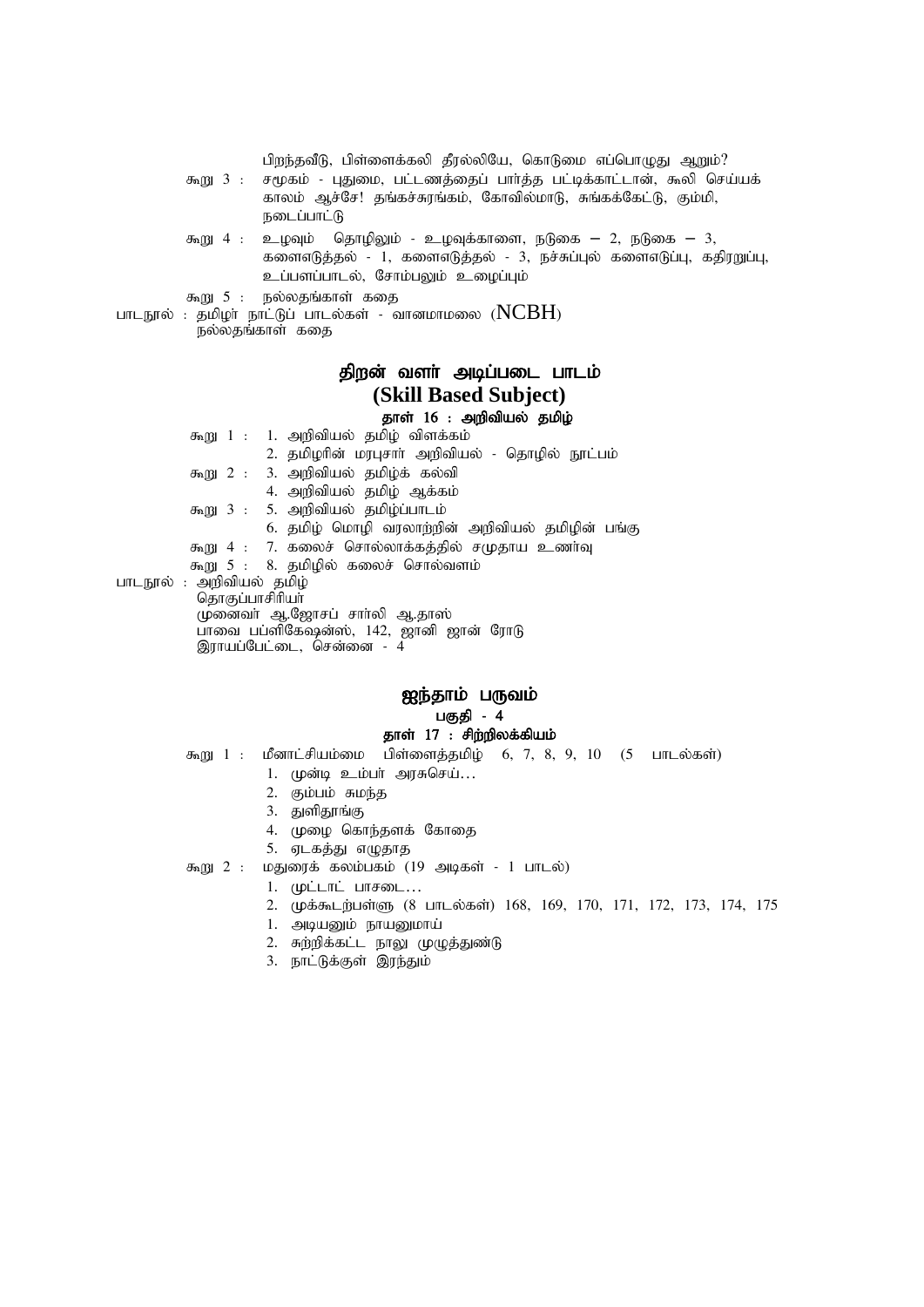- 4. ஏறவொரு வாகனமும்
- 5. பெருமாள் அடியானுக்கு
- 6. தீராண்மைநன்றாகச் சொன்னாய்
- 7. முந்தை வைதால் வைவெனென்றாய்
- 8. சோன்நாலென்ன நீயும்
- கூறு 3 : முத்தொள்ளாயிரம் பாண்டியன் (5பாடல்கள் 53,54,55,56,57)
	- $1.$  செங்கண் நெடியான்மேல்...
	- 2. கூந்தன்மா கொன்று...
	- $3.$   $L$ mir $L$  $B$  $L$   $Q$  $F$  $D$  $Q$  $L$ m $m$  $...$
	- 4. அருமணி ஐந்தலை...
	- $5.$  கண்ணார்கதவம்...

## கூறு 4 : மதுரை சொக்கநாதா் தமிழ்விடுதூது 61-70

- 1. வீரியம் செய்கு விணை...
- $2.$  அரியாசனம் உனக்கே...
- 3. திகழ்பா ஒருநான்கும்...
- 4. நல்ஏரினால் செய்யுள்...
- 5. நாலே விதையா...
- 6. பாத்தனதாக் கொண்டே...
- 7. குட்டிச்செவி அறுத்து...
- 8. வளர்ந்தனை பால்...
- 9. தித்திக்கும் தெள் அமுதாய்...
- $10.$  உண்ணப்படும் தேனே...

#### கூறு 5 : கலிங்கத்துப்பரணி இராசபாரம்பரியம் 27, 28, 29, 30, 31 (5 பாடல்கள்)

- 1. ஒருகளிற்றின் மேல் வருகளிற்றை...
- 2. பனுவலுக்கு முதலாய வேதம்...
- 3. குந்தளரைக் கூடற்சங்கமத்து...
- $4.$  எவ்வளவு திரிபுவனம்...
- 5. இப்பறத்திமய மால்வரையின்...

#### தாள்:18 பொருள் இலக்கணம் (அகம்) நம்பியகப்பொருள்

- கூறு :  $1$  அகத்திணையியல்
- கூறு : 2 களவியல்
- கூறு $: 3$  கற்பியல்
- கூறு : 4 வரைவியல்
- கூறு : 5 ஒழிபியல்
- பாடநூல் நம்பியகப் பொருள்

#### பார்வை நூல்: நம்பியகப் பொருள், சுபாஷ்சந்திரபோஸ்

 $\,$ தாள்- $19\,$  தமிழ்மொழி வரலாறும் இலக்கண வரலாறும் - முதன்மைப் பாடம்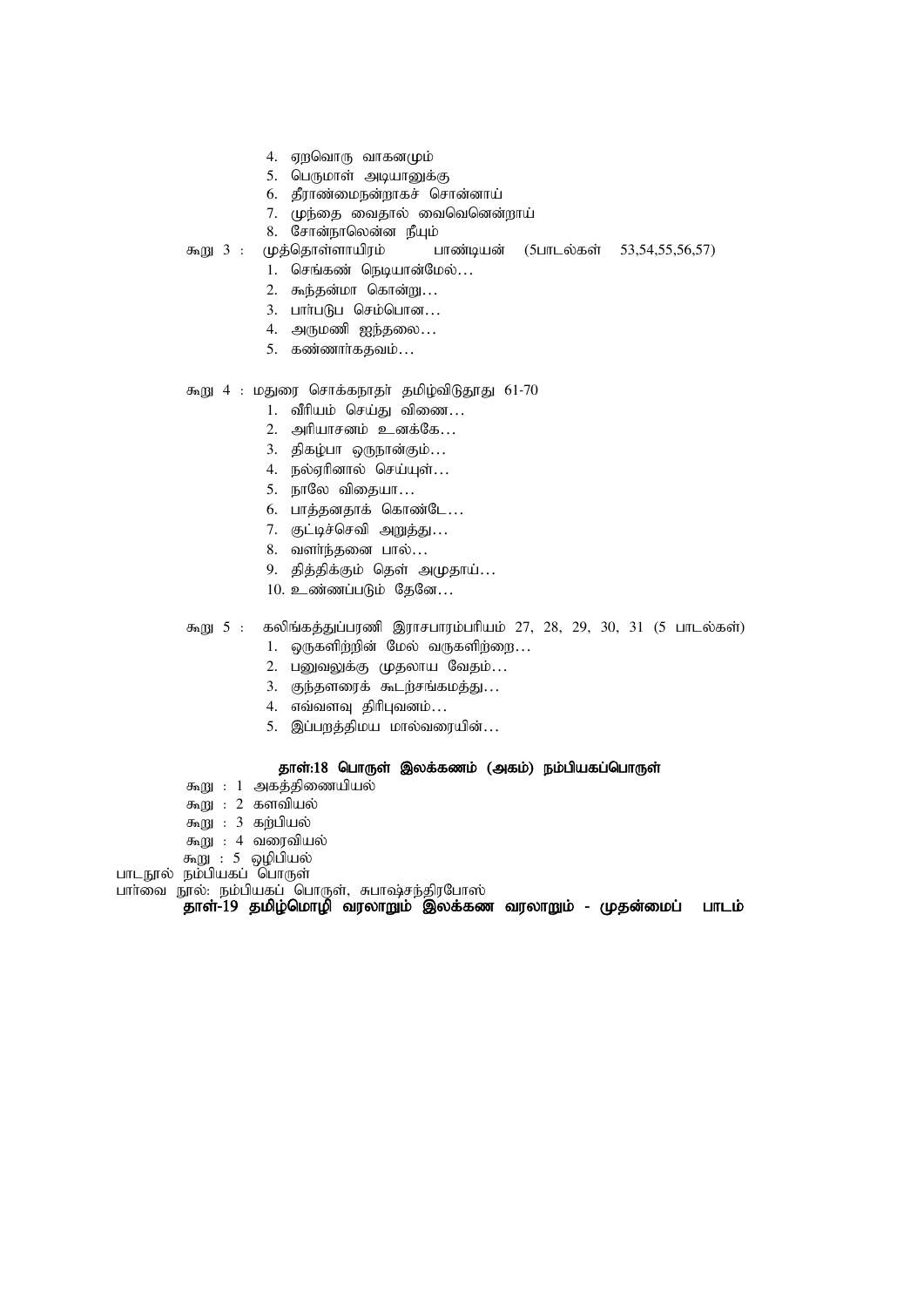#### நோக்கம்:

- இளங்கலைத் தமிழ் மாணவர்களுக்குத் தமிழ் இலக்கிய வரலாற்றைப் போன்று தமிழ்மொழி வரலாற்றினையும், தமிழ் இலக்கண வரலாற்றினையும் அறிமுகம் செய்கல்.
	- $\pi_{\text{m}}$  1 : உலக மொழிகளில் மொழியியல் கோட்பாடு தோர்றமும் வளர்ச்சியும், அமைப்ப மொமியியல் கோட்பாடு, உளமொமியியல், அகாரகியியலம் மொழியியலும், கணினி மொழியியல், இந்தியாவில் மொழியியல், தமிழ்நாட்டில் மொழியியல் தமிழில் மொழியியல், இக்கால மொழியியல் அறிமுகம், வரலாற்றுமுறை மொழியியல், விளக்கமுறை மொழியியல், அமைப்பு முறை மொழியியல், தொடரனியியலும் பொருளணியியலும் (Syntax and Semantics) பேச்சொலியும் ஒலியியலும்.
	- கூறு 2 : ஒலியும் ஒலியுறுப்புக்களும அவற்றின தொழில்களும், தொல்காப்பியம்<br>சங்கம் மருவிய காலத் தமிழ வரலாறு, இடைக்காலம், தங்காலத தமிழ் சங்கம் மருவிய காலத் தமிழ வரலாறு, இடைக்காலம், தங்காலத தமிழ் வரலாறு, தமிழில பிறமொழிக கலப்பு, தமிழ்ச சொற்பொருளில் காலந்தோறும் ஏற்பட்ட மாற்றங்கள், தமிழ்ச் சொற்றொடா் அமைப்பு வாலாறு
	- கூறு  $3$  : மொழி பொது இலக்கணம், மாற்றிலக்கணமும் புதை மற்றும் புறவடிவங்களில் மனைந்து நிற்கும் கூறுகளும். கொல்காப்பியரும் பிறமொமி இலக்கண ஆசிரியா்களும் அகத்தியா பாட்டியல், அணியியல், அவிநயம். அவிநயப் புறனடை, கடிய நன்னியார் கைக்கிளைச் சூத்திரம், கவிமயக்களை, காக்கைப் பாடினியம், கையனாா் யாப்பியல், சங்க யாப்பு, செய்யுளியல், செய்யுள் வகைமை, தத்தாத்திரேயப் பாட்டியல், பல்காயம், பல்காப்பியம், பாட்டியல் மரபு, பிரபந்த தீபம், பூதபுராணம், மாபுராணம்,<br>வாருணிப் பாட்டியல் முதலான மறைந்துபோன கமிம் இலக்கண நால்கள் வாருணிப் பாட்டியல் முதலான மரைந்துபோன தமிம் இலக்கண நூல்கள் பற்றிய சுருக்கமான வரலாறு
	- கூறு 4 : அ) தொல்காப்பியம், வீரசோழியம், இலக்கண விளக்கம், முத்துவீரியம், சுவாமிநாதம் முதலான ஐந்திலக்கண நூல்களின் சுருக்கமான வரலாறு ஆ) தொல்காப்பியம் இறையனாா் களவியல், தமிழ்நெறி விளக்கம், வீரசோழியம், நம்பியகப்பொருள், இலக்கண விளக்கம், தொன்னூல் விளக்கம், முத்துவீரியம், சுவாமிநாதம் முதலான அகப்பொருள் நூல்களின் வரலாறு

இ) தொல்காப்பியம் புறத்திணையியல், பன்னிருபடலம், புறப்பொருள் வெண்பாமாலை ஆகிய புறப்பொருள் நூல்களின் வரலாறு

 $\pi$ று 5 : அ) தொல்காப்பியம் செய்யுளியல், யாப்பருங்கலம். யாப்பருங்கலக்காரிகை, பாவினம். சிதம்பரச் செய்யுட் கோவை, சிதம்பரப் பாட்டியல், இலக்கண விளக்கம், தொன்றூல விளக்கம், முத்துவீரியம் திருவலங்கர்றிரட்டு. பல்சந்தப் பரிமளம், விருத்தப்பாவியல், வண்ணத்தியல்வு முதலான யாப்பிலக்கண நூல்களின் வரலாறு அ.) தண்டியலங்காரம், இலக்கண விளக்கம், மாறனலங்காரம் முதலான அணியிலக்கண நால்களின் வாலாறு இ) பன்னிரு பாட்டியல், வெண்பா பாட்டியல், நவநீதப் பாட்டியல், சிதம்பரப் பாட்டியல், வரையறுத்த பாட்டியல், இலக்கண விளக்கப் பாட்டியல் ஆகிய பாட்டியல் நூல்களின் வரலாறு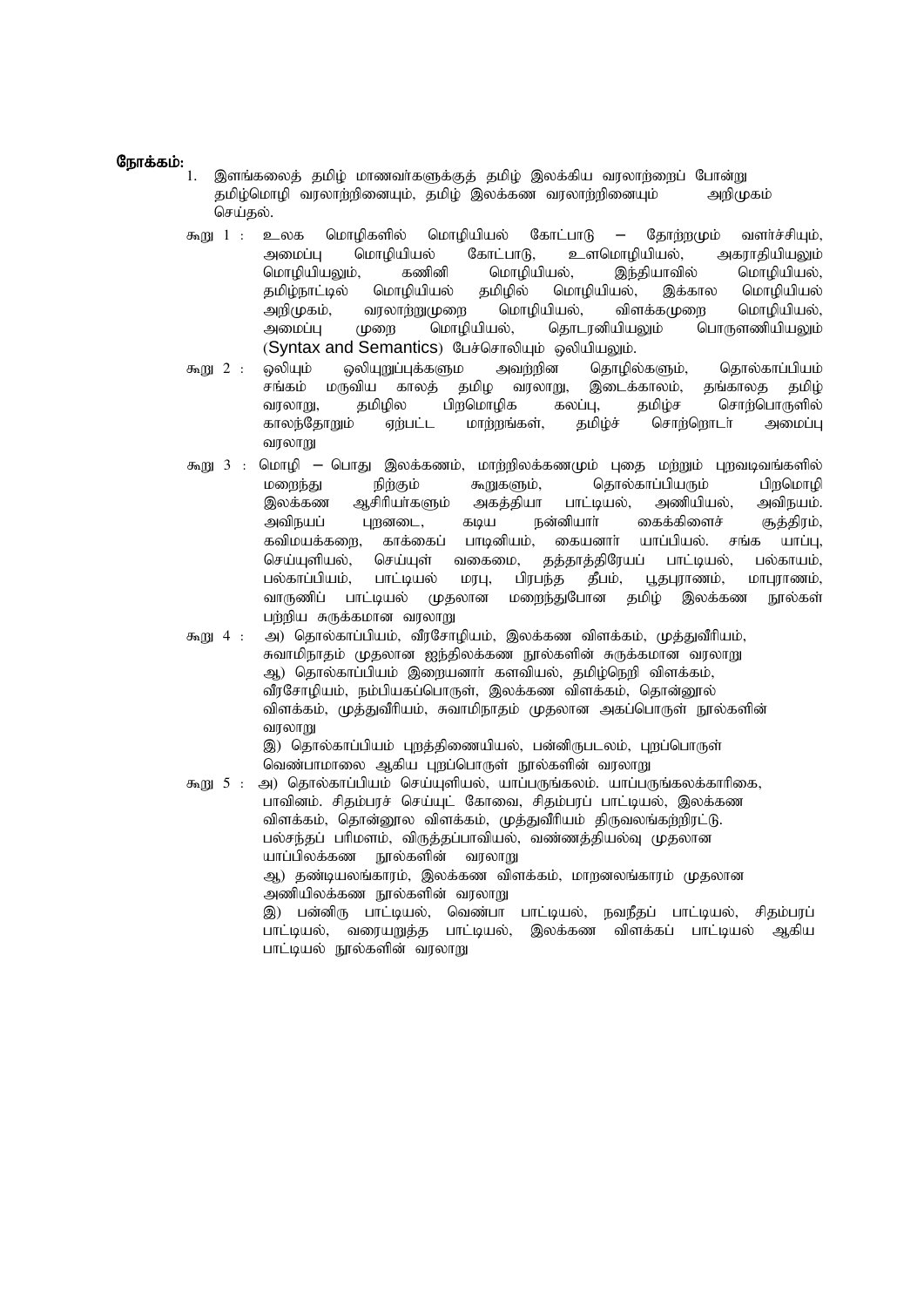- பாடநூல்கள்
	- 1. கு.பரமசிவம், இக்கால மொழியியல் அறிமுகம், அடையாளம் வெளியீடு, புத்தாநத்தம் திருச்சி மாவட்டம்
	- 2. சோம திளவரசு இலக்கண வரலாறு மெய்யப்பன் பதிப்பகம்
	- 3. இரா.இளங்குமரன் இலக்கண வரலாறு மெய்யப்பன் பதிப்பகம்
- பார்வை நால்கள்
	- 1. சு.சக்திவேல். தமிழ்மொழி வரலாறு மணிவாசகா் பதிப்பகம்
	- 2. முத்துச்சண்முகன். மாற்றிலக்கணம் ஓர் அறிமுகம். நியு செஞ்சரி புக் வரவுஸ் சென்னை
	- 3. எஸ். வையாபுரிப்பிள்ளை இலக்கணச் சிந்தனைகள் பாரிநிலையம் சென்னை

#### தாள் : 20 இக்கால மொழியியல் - முதன்மைப் பாடம்

- $\overline{x}$ று 1 : மொழியும் மொழியியலும்
- ஒலியியல்
- கூறு  $2$  : ஒலியனியல்
- உருபனியல்
- $f_{\text{m}}$  3 : உருபொலியனியல் சொல்வகை
	-
- கூறு 4: தொடரியல்
	- குிளை மொழியியல்
- கூறு  $5$  : பின்னிணைப்புகள்

பாடநூல் : தமிழ் மொழியியல் ஓா் அறிமுகம் - முனைவா் சிவ.மணிகண்டராமன்,

NCBH, சென்னை.

## (மதன்மைப் பாடம்

## தாள் : 21 திறனாய்வியல்

- $m$  1 : இலக்கியத் திறனாய்வு
- $500$  2 : இலக்கியக் கொள்கைகள் விளக்கம் வகைகள் தமிழியல் கொள்கை  $-$  தொல்காப்பியரின் இலக்கியக் கொள்கை - இலக்கியத்தில் கற்பனை – உள்ளுறை - இறைச்சி – அடிப்படைக்கூறுகளும் அதன் பயன்களும்
- கூறு 3 : காப்பியங்கள் நீதிநூல்கள் பக்தி இலக்கிய கொள்கைகள் நாடகம் -உரைநடை பாகுபாடு
- $\epsilon_{\rm m, BH}$  4 : நாவல் சிறுகதை மரபு கவிதை புதுக்கவிதை உத்திகள் -கொள்கைகள்
- கூறு 5 : இசங்கள் இலக்கிய இசங்கள் அகராதியல் விளக்கம் மார்க்சியத்தின் அடிப்படைக் கூறுகள்
- பாடநூல் : இலக்கியத் திறனாய்வு, இசங்கள் கொள்கைகள், ஆசிரியா் அரங்க சுப்பையா, பாவை பப்ளிகேஷன்ஸ், சென்னை.

## விருப்பப் பாடம்

## கவின்கலைகள் அல்லது கல்வெட்டியல் - முதன்மை பாடம் தாள் -  $22$  - கவின்கலைகள்

பாடநூல் : தமிழா வளா்த்த அழகுக் கலைகள் - மயிலை சீனி.வேங்கடசாமி  $m$ று 1 : அழகுக்கலைகள் பற்றிய பொதுவான விளக்கங்கள்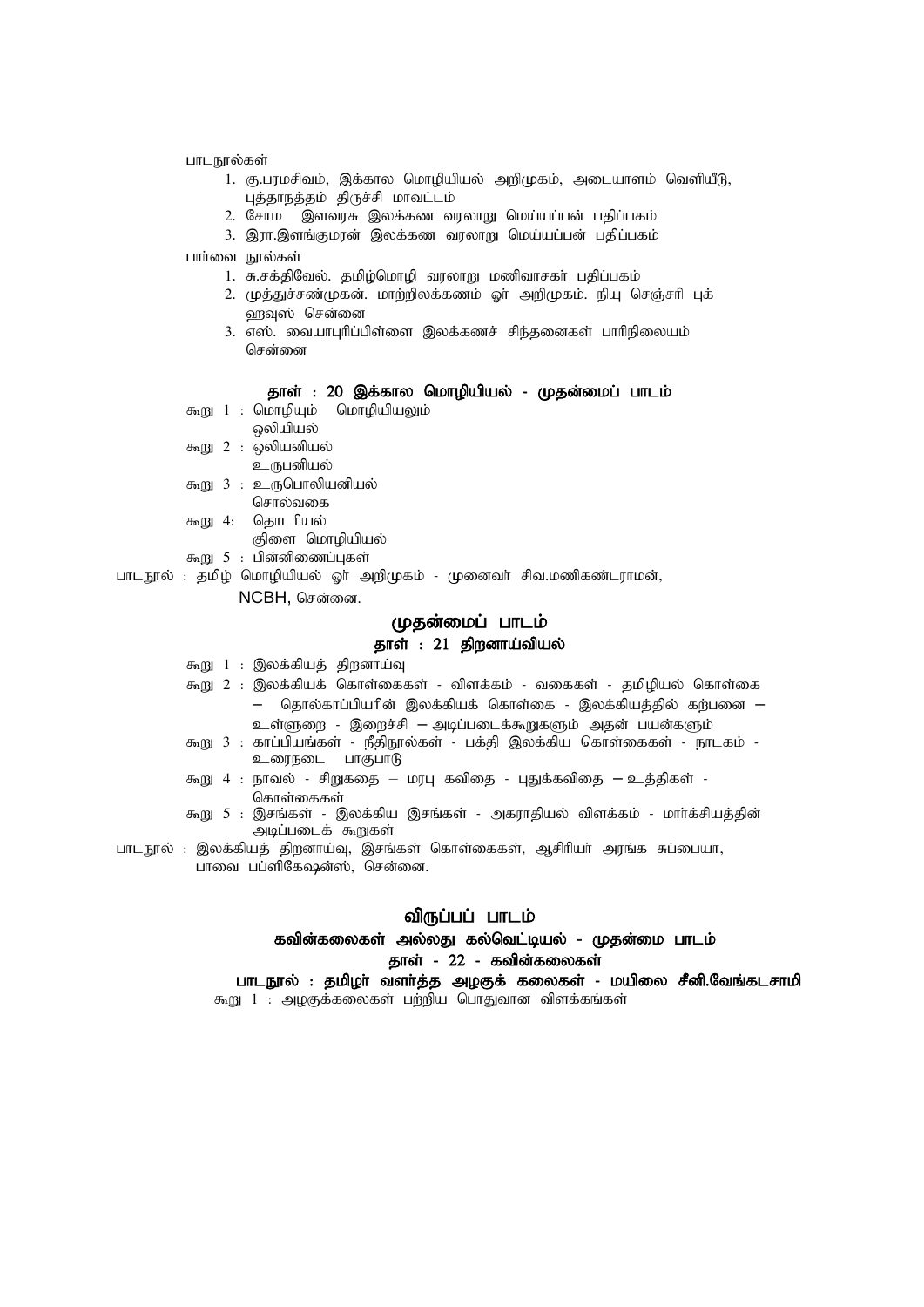$\mathfrak{F}_2$   $\mathfrak{m}$  2 :  $\mathfrak{B}$   $\mathfrak{L}$   $\mathfrak{L}$   $\mathfrak{L}$   $\mathfrak{B}$   $\mathfrak{B}$   $\mathfrak{B}$   $\mathfrak{B}$   $\mathfrak{D}$   $\mathfrak{D}$  $m_{\rm BH}$  3 : சிற்பக்கலை, ஓவியக்கலை கூறு  $4$  : இசைக்கலை கூறு  $5$  : கூத்துக்கலை, காவியக்கலை

பாடநூல் மயிலை சீனி.வேங்கடசாமி தமிழா வளா்த்த அழகுக் கலைகள் பாவை பப்ளிகேஷன்ஸ், இராயப்பேட்டை, சென்னை.

#### (அல்லது)

#### தாள் - 22 **–** கல்வெட்டியல்

- கூறு 1 : நமது எழுத்துக்கள் தமிழி வட்டெழுத்து தமிழ் எழுத்து கிரந்த எழுத்து
- கூறு 2 : கல்வெட்டுக்களின் பொது அமைப்பு மெய்க்கீர்த்திகள் கம்மாளர் மெய்கீர்த்தி – ஐந்நூற்றுவர் மெய்க்கீர்த்தி – சித்திரமேழி பெரியநாட்டார் மெய்க்கீர்த்தி
- $\epsilon_{\rm min}$  3 : கல்வெட்டுக்களின் காலக் கணக்கீடு கல்வெட்டுக்களைப் படியெடுக்கும் முறை – படியெடுக்கப்பட்ட கல்வெட்டுக்களை நூலாக்கும் பணி – கல்வெட்டு வழிகாட்டிகள் - மாங்குளம் கல்வெட்டு
- $\bar{x}$ று) 4 : புகமூர் கல்வெட்டு அறச்சலூர் கல்வெட்டு நெகரைர்பட்டி கல்வெட்டு  $-$  மட்டக்கலப்புப் பொறிப்புகளில் தமிழி – அம்மன் கோவில்பட்டி களைக் கல்வெட்டு
- கூறு 5 : பூலாங்குறிச்சி கல்வெட்டுக்கள் புலிமான்கோம்பை, தாதப்பட்டி நடுகற்கள் - ஜல்லிக்கட்டு வீரனுக்கு நடுகல் - கோழிக்கு எடுக்கப்பட்ட நடுகற்கள் - சங்குகளின் எழுத்துப் பொறிப்பு — நீா்நிலைகளில் கல்வெட்டுக்கள் - உத்திரமேரூர் - குடவோலைத் தேர்தல் - கல்வெட்டு
- பாடநூல் : கல்வெட்டுக்கலை, சாந்தலிங்கம், ராஜேந்திரன்
- தென்னக ஆய்வு மையம், சென்னை.

#### தாள் - 23 சுற்றுச்சூழல் இயல் ்திறன் வளர் அடிப்படைப்பாடம்

- கூறு 1 சுற்றுச்சூழலின் பல்அறிவியல் தன்மை, இயற்கை வளங்கள்
- கூறு 2 சூழல் கூட்டமைப்பு, உயிரியப் பல்வகைமை மற்றும் அதன் பாதுகாப்பு
- கூறு 3 சுற்றுச்சூழல் மாசுபாடு, சமூகப் பிரச்சினைகளும் சுற்றுச்சூழலும்
- கூறு 4 மக்கள் தொகைப் பெருக்கமும் சுற்றுச்சூழலும்
- கூறு 5 பார்வையிட்டுக் கற்றல்
- பாடநூல் : சுற்றுச்சூழல் கல்வி டாக்டா் சுசிலா அப்பாத்துரை

#### தாள் - 24 ஆளுமைத் திறன்

- கூறு 1 ஆளுமை ஆளமை விளக்கம் ஆளுமையை நிர்ணயிக்கும் காரணிகள் -சரியான குறிக்கோளை நிர்ணயித்தல் வரை
- கூறு 2 சுயபிம்பம் சுயமதிப்பு சுயகண்காணிப்பு முதல் தன்முனைப்பின் பயன்கள் தன்முனைப்பை வளர்த்தல்
- கூறு 3 குழு உருவாக்கம் குழுக்களின் வகைகள் முதல் முரண்பாடுகள் களையப்படுவதற்கான வழிகள் - முரண்பாட்டு மேலாண்மை வரை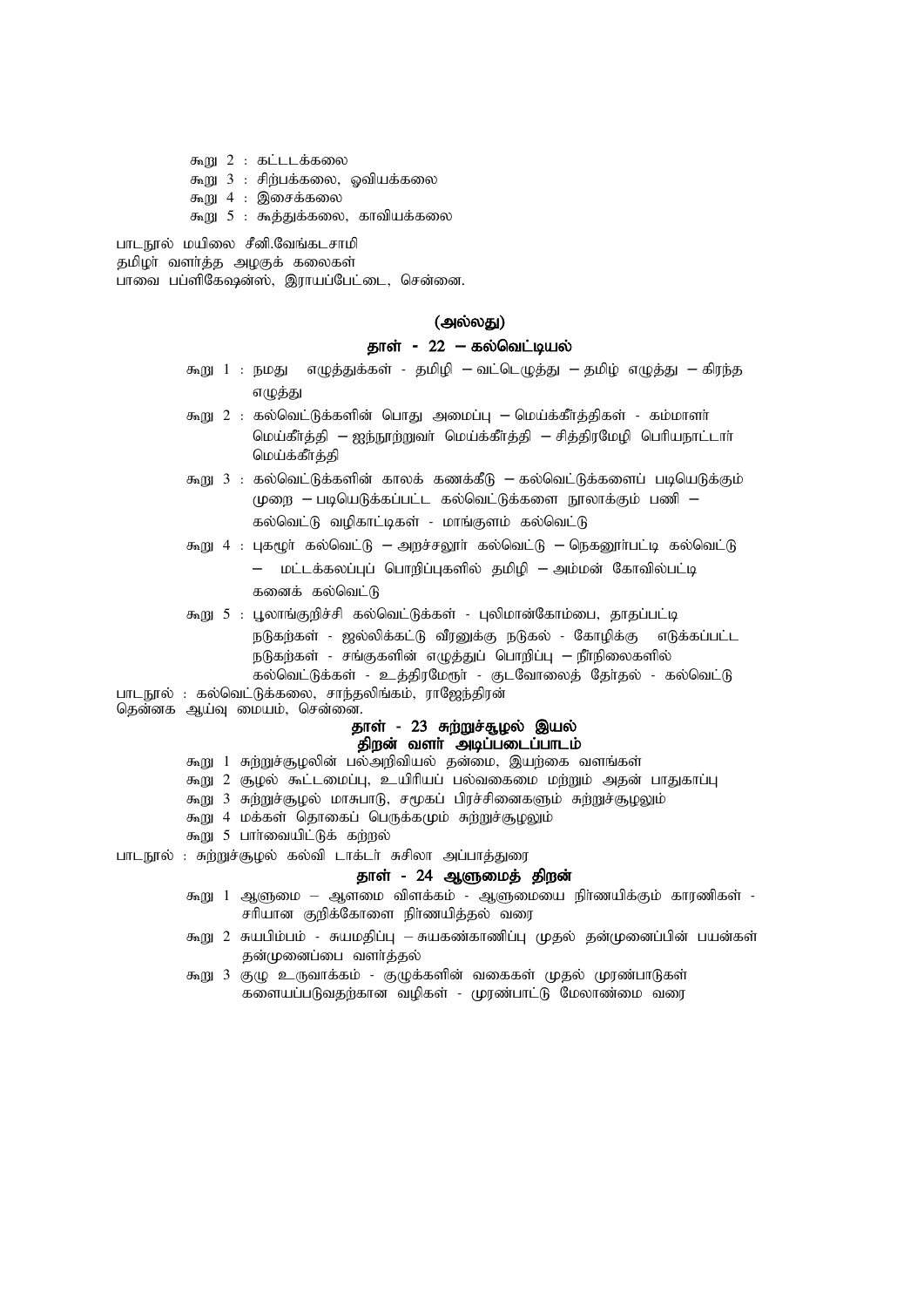கூறு 4 திறன் - பொருள் - விளக்கமும் வகைகளும் - தகவல் தொடா்பு முதல் மன அழுத்தத்தை மேற்கொள்ளுதல் (அ) நிர்வகித்தல் வரை.

கூறு 5 சமுக நன்னடத்ததை - வேலையில் சமூக நன்னடத்தை முதல் நோகாணல் -சிக்கலான நோகாணல் வினாக்கள்.

பாடநூல் : ஆளுமை வளர்ச்சி, இரா.ச.சுகிர்தா பஸ்மத், (NCBH) சென்னை.

## ஆறாம் பருவம்

## (மதன்மைப் பாடம்

#### தாள் : 25 சங்க இலக்கியம

#### கூறு  $1$  : நற்றிணை

- 1. கபிலா் நின்ற சொல்லா் நீடு தோன்று இனியா்... (பாடல் எண்:1)
- 2. அறிவுடைநம்பி முழங்க திரை கொழீஇய மூரி எக்கர்... (பாடல் எண்:15)
- 3. மோசிகனார் ஒன்று இல் காலை அன்றில் போலப்... (பாடல் எண்:124)
- 4. மருதநில நாகனாா் அறியாமையின் அன்னை அஞ்சி... (பாடல் எண்:50)
- 5. கபிலா் உடும்பு கொலீஇ வரி நுணல் அகழ்ந்து... (பாடல் எண்:59)
- 6. மூலகீரனாா் வேனில் முருக்கின் வினகை துணா் அன்ன... (பாடல் எண்:73)
- 7. பெருந்தேவனார் எம் ஊர் வாயில் உன் துறைத் தடைஇய... (பாடல் எண்:83)
- 8. அம்மூவனார் தோளும் அழியும் நாளும் சென்றென... (பாடல் எண்:397)
- 9. காசிபன் கீரனார் சீறுவீ முல்லைத் தேம்கமழ் பசுவீ... (பாடல் எண்:248)
- 10. மிளைக்கிழான் நல்வேட்டனார் அரிகால்
	- மாறிய அம்கண் $\ldots$  (பாடல ்எண்:210)

## $56012$ :  $Lifall$

## $1$   $L$ m $L$ m $L$ ல்

மணிவரை யூர்ந்தி.... (திருமால் பா.13) மண்மிசை அவிழ் $\dots$  (செவ்வேள் பா.8) திரையிடும் பனி  $\ldots$  (வையை பா.7)

#### கலித்தொகை

|                         | சுடா்த்தொடிஇ              | பா.எண்<br>51  | குறிஞ்சிக்கலி |
|-------------------------|---------------------------|---------------|---------------|
|                         | கண் அகன்                  | 102<br>பா.எண் | முல்லைக்கலி   |
|                         | நயற்றலை மாறுவாா்          | 80<br>பா.எண்  | மருதக்கலி     |
|                         | அரிதே தோழிநாண்            | 137<br>பா.எண் | நெய்தல்கலி    |
|                         | அருந்தவம் ஆற்றியாா்       | 30<br>பா.எண்  | பாலைக்கலி     |
|                         | அகநானூறு                  |               |               |
|                         | நெஞ்சு உடம்படுதலின்       | பா.எண்.312    | குறிஞ்சி      |
|                         | சிறியிலை நெல்லி           | பா.எண்.284    | முல்லை        |
|                         | பொய்கை நீாநாய்            | பா.எண்.386    | மருதம்        |
|                         | அரையுற்று அமைந்த          | பா.எண்.110    | நெய்தல்       |
| 3<br>புறநானூறு<br>கூறு: |                           |               |               |
|                         | முழங்கு முந்நீா முழுவதும் | பா.எண்.18     | பொதுவியல்திணை |
|                         |                           |               |               |

2. fhyDk; fhy; ghh;f;Fk;… gh.vz;.41 tQ;rpj;jpiz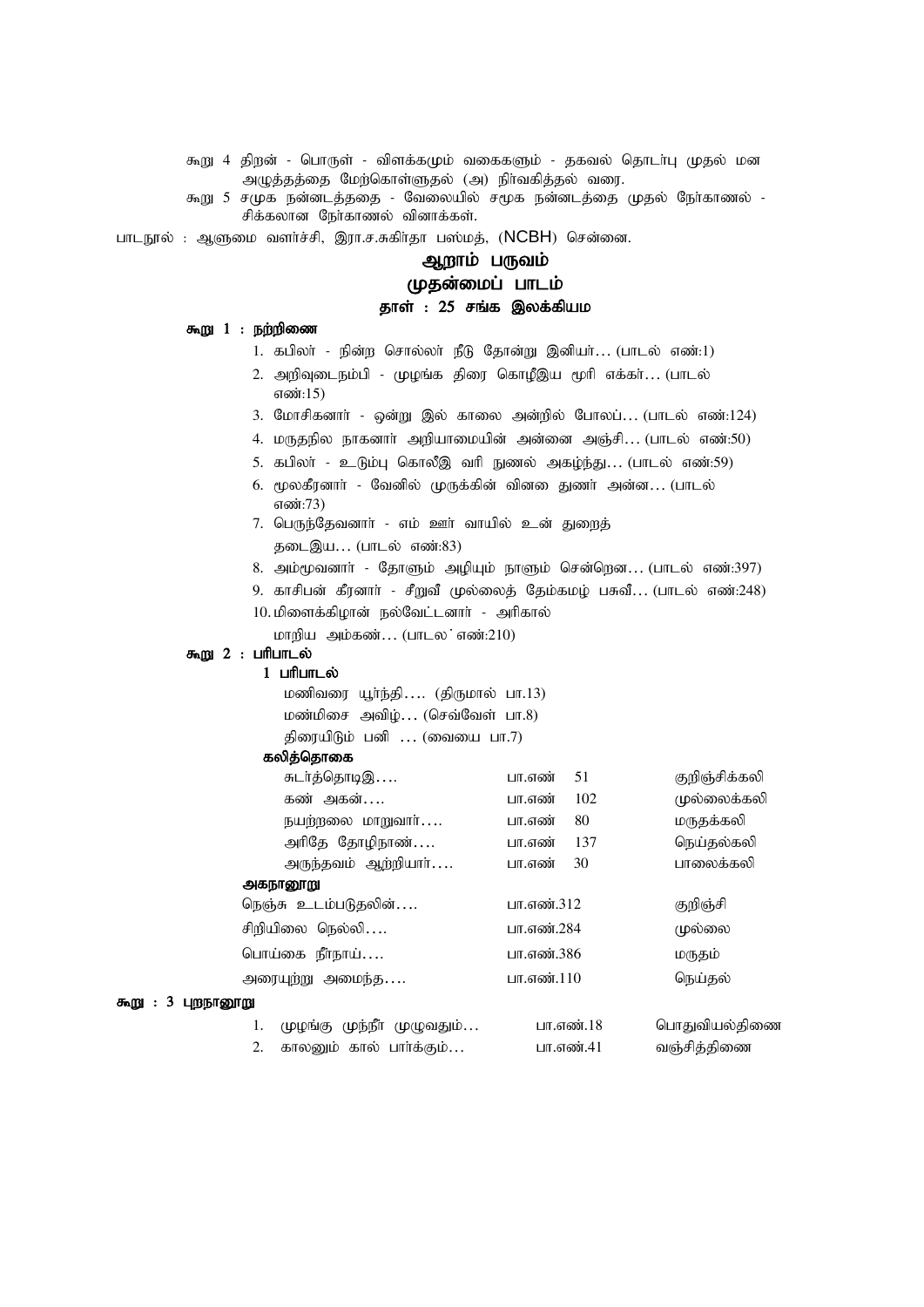| 3.            | ஆன் முலை அறுத்த     | பா.எண்.34  | பாடாண்திணை   |
|---------------|---------------------|------------|--------------|
| 4.            | திண் பிணி முரசம்    | பா.எண்.93  | வாகைத்திணை   |
| 5.            | இன் கடுங்கள்ளின்    | பா.எண்.80  | தும்பைத்திணை |
| 6.            | களிறு அணைப்ப        | பா.எண்.340 | காஞ்சித்திணை |
| 7.            | ஊர்நனி இறந்த        | பா.எண்265  | கரந்தைத்திணை |
| 8.            | குயில்வாய் அன்ன     | பா.எண்.269 | வெட்சித்திணை |
| 9.            | ஊறும் ஊணும்         | பா.எண.381  | பாடாண் திணை  |
|               | 10. யாழொடும் கொள்ளா | பா.எண்92   | பாடாண்திணை   |
| : பக்கப்ாட்டு |                     |            |              |

கூறு 4

திருமுருகாற்றுப்படை முழுவதும்

```
\delta 5 : பத்துப்பாட்டு
```
பட்டினப்பாலை முழுவதும்

#### தாள் 26 இலக்கணம் - (புறம்) - புறப்பொருள் வெண்பாமாலை

- $f_{\text{m}}$  1 வெட்சிப்படலம், கரந்தைப்படலம்
- $\delta$ து 2 வஞ்சிப்படலம், காஞ்சிப்படலம்
- கூறு 3 நொச்சிப் படலம், உழிஞைப் படலம்
- $f_{\text{m}}$   $\left| 4 f_{\text{m}} \right|$  ; all  $\left| \cdots \right|$  ; all  $\left| \cdots \right|$  all  $\left| \cdots \right|$
- $5 1$ ாடாண் படலம், பொதுவியல் படலம்
- பாடநூல் : புறப்பொருள் வெண்பாமாலை சுபாஷ் சந்திரபோஸ்

# தாள் 27 சுற்றுலாவியல் அல்லது தமிழகக் கோயிற் கலைகள்

## சுந்றுலாவியல்

- $56$ று 1 சுற்றுலா தோற்றம் உள்நாட்டு அயல்நாட்டு சுற்றுலா பயன்கள்-வேறுபாடுகள் - நேரப் பங்கீடு மேலாண்மை — பயணிகள் அறிந்து கொள்ள வேண்டியவை
- $\pi$ று 2 சுற்றுலா பயணியின் அனுபவ உணர்வுகள் வளர்ச்சியில் அரசின் பங்கு  $\sigma$ னியார் பங்களிப்பு – புதிய பரிமாணங்கள்
- கூறு 3 உலக நாடுகளில் மற்றும் இந்தியாவிலுள்ள முக்கிய சுற்றுலாத் தளங்கள்
- கூறு 4 தமிழ்நாட்டில் உள்ள சுற்றுலா தலங்கள்
- கூறு 5 சுற்றுலாத் தொடர்புடைய படிப்புகள் வேலைவாய்புக்கள்
- பாடநூல் : சுற்றுலாவியல் சுற்றுலா வளர்ச்சியும் வாய்ப்பும், சி.பி.பொன்னுசாமி, NCBH, சென்னை

## அல்லது தமிழகக் கோயிற் கலைகள்

- கூறு 1 : சங்ககாலக் கோயில்கள் கோயிற்கலையின் தோற்றம் பள்ளிப்படைக் கோயில்கள்
- கூறு 2 : பல்லவர் கோயில்கள் பல்லவர் குடைவரை பல்லவா ஓவியக்கலை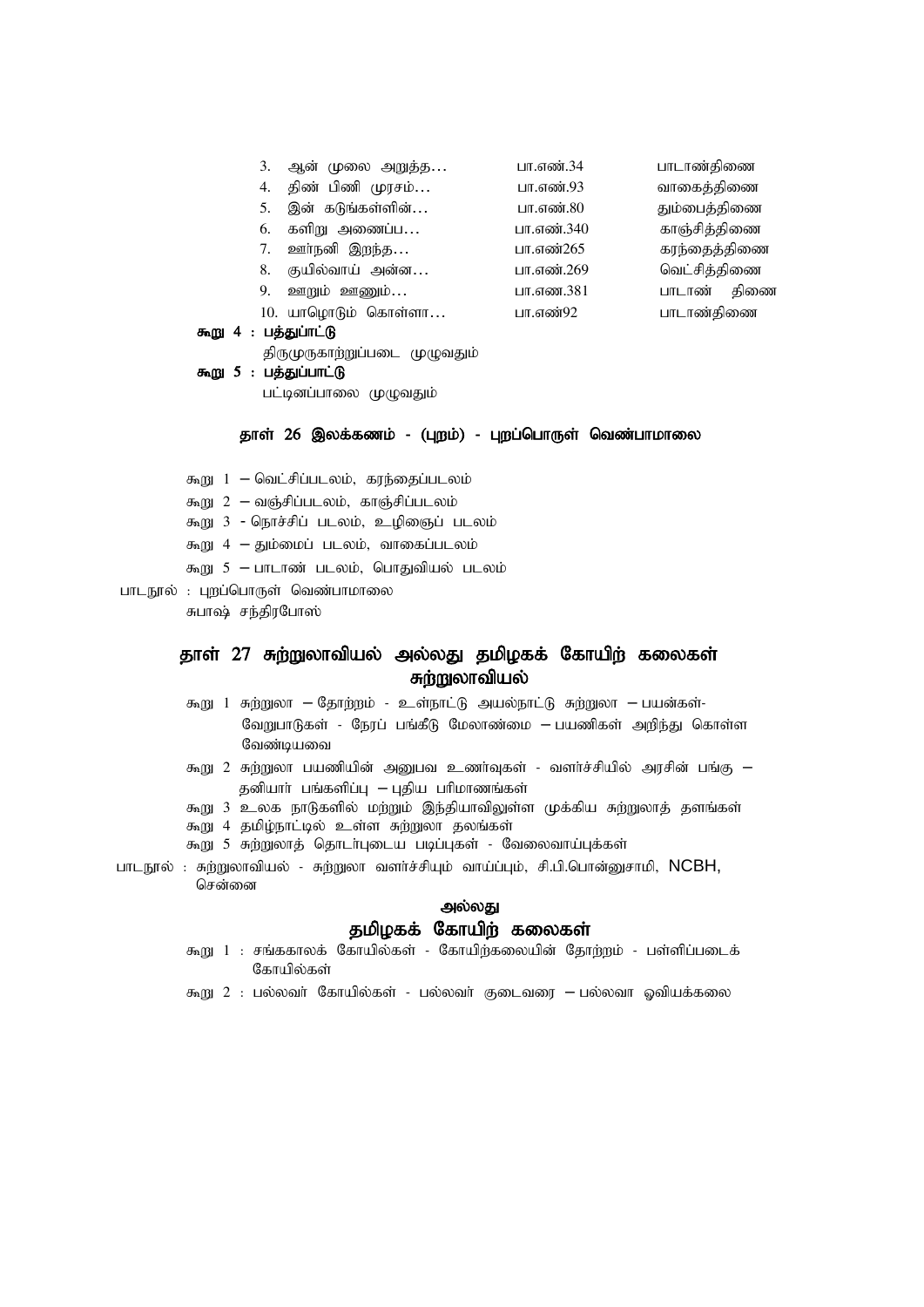- கூறு 3 : பாண்டியர் கோயில்கள் பாண்டியர் குடைவரைகள் -பாண்டியர் ஓவியக்கலை
- கூறு 4 : சோமர் கோபில்கள் முற்காலச் சோமர் கோபில்கள் சோமர் ஒவியக்கலை
- கூறு 5 : விசயநகர நாயக்கா் கோயில்கள் மண்டபங்கள் நாயக்கா் கால வியக்கலை

#### பாடநூல்

தமிழகக்கோயிற்கலை அறிமுகம்  $\mu$ கை முறைப்பு மணிவண்ணன் $\mu$ ஏ.ஆர்.பப்ளிகேஷன்ஸ் மதுரை - 20.

#### தாள் - 28 இதழியல்கலை அல்லது போட்டித்தமிழ்

- கூறு 1 இதழியலின் அறிமுகமும் செய்தியும்
- கூறு 2 செய்தி சேகரிக்கும் முறைகள், செய்தி வடிவாக்கம், பக்கப் புனைவு, கலைப்ப, கலையங்கம், படங்கள்
- கூறு 3 விளம்பரங்களும், பயன்களும்
- கூறு 4 இதழியல் நெறிமுறைகளும் சட்டங்களும்
- கூறு 5 செய்த நிறுவனங்களும் இன்றைய இதழ்களும
- பாடநூல் : இதழியல், முனைவர்.ச.ஈஸவரன் & முனைவர் ஆர்.சபாபதி, பாவை பப்ளிகேஷன்ஸ்,

சென்னை  $- 600$  014.

#### அல்லது தாள் - 28 போட்டித்தமிழ்

#### நோக்கம்:

- 1. அரசுப் பணிகளுக்கான போட்டித் தேர்வுகளில் பங்கேற்று வெற்றி பெறும் வகையில் மாணவர்களைத் தயார் செய்தல்.
- 2. தமிழலக்கணம், தமிழிலக்கியம், தமிழ்மொழியின் கட்டமைப்புக் குறித்த செய்திகளை மாணவா்களுக்குப் பொது அறிவை வளா்க்கும் வகையில் கற்பித்தல்
- 3. மாணவா்களுக்கு வேலைவாய்ப்புத் தேடும் போட்டிகளில் வெற்றிபெறத் தன்னம்பிக்கையை வளர்த்தல்.
- கூறு 1 : மொழி அமைப்பும் மொழி வரலாறும் இலக்கணம், ஒலிபனியல் உருபனியல், தொடரியல் பற்றிய வரையறைகள், சொல்லியல், அமைப்பு மொழியியல், சொற்பாகுபாடு, தனிநலை மொழிகள், ஒட்டுநிலை மொழிகள், உட்பிணைப்பு, மொழிகள், மொழி வரலாற்றிற்கு ஆதாரங்கள் - இலக்கியங்கள் இலக்கண .<br>நூல்கள் உரைகள் வெளிநாட்டார் எழுதிய இலக்கண நூல்கள் கல்வெட்டுக்கள், பிறமொழியிலுள்ள கல்வெட்டுக குறிப்புகள், அயல்நாட்டார் பயணக் குறிப்புகள். மொழிகள் முதலியன குறித்த சுருக்கமான அறிமுகமும் விளக்கங்களும்
- கூறு 2 : டாக்டர் கால்டுவெல்லின 'திராவிட மொழிகளின் ஒப்பிலக்கணம;' கா.கோவிந்தன் க.ரத்னம் ஆகியோரின் தமிழ்மொழிபெயா்ப்பு நூல முழுமைக்கும் நான்கு பாகங்கள் எழுதப்பெற்றுள்ள முன்னுரை தரும் திராவிட மொழிகளின் தனித்தன்மைகள் சமஸ்கிருதமும திராவிட மொழிகளும் இந்துஸ்தானியும் தென்னாட்டுமுகம்மதிய மக்களும் ஏப்ரு மொழியும் கொச்சியல் வாழும் யுதா்குளம் தென்னாட்டில்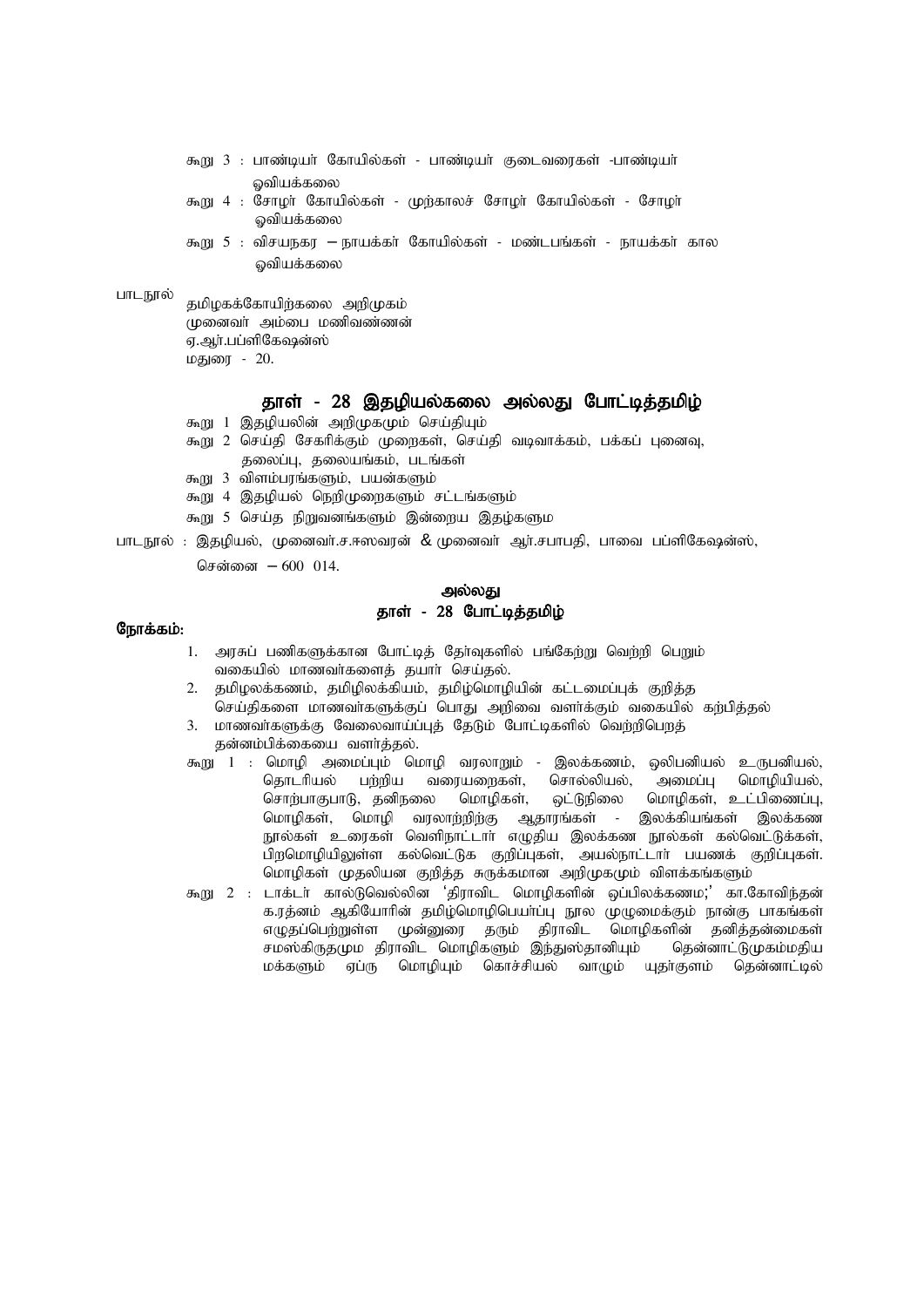நகரங்களில வட்டிக்கடைகளில் குசராத்தியும் மராத்தியும் திராவிடம் என்னும் பொதுச் சொல்லாட்சி, குமரிலபட்டரின் ஆந்திர திராவிட பாஷா தமிழ் மலையாளம் தெலுங்கு, கன்னடம் துளு குடகு முதலான திருந்திய திராவிட மொழிகள் துதம் ு.<br>கோதம் கோண்ட கூ ஓரியன் இராஜ்மஹால் முதலான திருந்தாத திராவிட மொழிகள் ஒற்றுமைகள் குறித்த சிறு விளக்கங்கள்.

- கூறு 3 : அரசு பணித் தேர்வுகளுக்கான பயன்பாட்டுத் தமிழ் இலக்கணம், சொற்களின் பொருத்தமான பொருளைத் தேர்வு செய்தல் புகழ்பெற்ற நூல்கள் மற்றும் நூலாசிரியர்களைப் பொருத்திக் காட்டுதல் கவிதைத் தொடர் மற்றும் சிறப்பு அடைமொழிகளால் அறியப்படும் சான்றோர் நூல்களும் அடைமொழிகளும், கொடுக்கப்பட்ட சொர்களில் எதிர்ச்சொல்லை அறிதல் பொருந்தாச் சொல்லை அறிதல், சந்திப்பிழையற்ற தொடரைத் தேர்வு செய்தல் வல்லெழுத்து மிகும் இடங்களும் மிகா இடங்களும் வழுஉச் சொற்களும் திருத்தமும் ஒருமை -பன்மை மயக்கங்கள். மரபுப்பிழைகளை திருத்துதல் பறவைகள விலங்குகள் தாவரம் காய்கள் செடி கொடி மரங்கள் ஆகியன குறித்த மரபுச் சொற்கள் பிறமொழிச் சொற்களை நீக்குதல் ஆங்கிலச் சொல்லுக்கு நிகரான தமிழ்ச் சொல்லைத் தேர்தல் ஒலி வேறுபாட்டைக கொண்டு பொருளை அறிதல் (ல-ள-ழ, ர-ற. ன ண வேறுபாடுகள்) ஓரெழுத்தொருமொழி வேர்ச்சொல்லைத் தோவு செய்தல் அகரவரிசையில் சொற்களை ஒழுங்கமைத்தல் ஒழுங்குபடுத்திச் சொர்ளொடாரக்குகல்.
- கூறு 4 : கலைச்சொல் உருவாக்கம் ஆங்கிலம் உள்ளிட்ட பிறமொழிச் சொற்களுக்கான தமிழாக்கம், மொழிபெயா்ப்பின் தேவையும் நோக்கமும அங்கிலத் .<br>தொடரமைப்புகளைத் தமிழில் மொழிபெயர்க்கும் நெறிமுறைகள்

 $5 : BQ5$ ம் எமுதுதல்

கடிதத்தின் வகைகள். உலகப் புகழ்பெற்ற கடிதங்கள், கடிதம் எழுதும் முறை பாவாணர்தரும் விளக்கம் கடிதம் எழுதுவதன் முக்கியத்துவம் நன்றிக்கடிதம பாராட்டுக்கடிதம் முறையீட்டு அல்லது புகார்கடிதங்கள், அலுவலகக் கடிதங்கள் வணிகக் கடிதங்கள் விண்ணப்பங்கள் பொதுக்கட்டுரைகள் எழுதுதல்

பாடநூல்கள்:

- 1. கா.கோவிந்தன், க.ரத்னம் (மொ.பெ.ஆ) டாக்டர் கால்டுவெல்லின் திராவிட மொழிகளின் ஒப்பிலக்கணம்  $(1, 2, 3, 4$  பாகங்கள் முழுமையும் முல்லை நிலையம் சென்னை
- 2. சு.சக்திவேல் தமிழ்மொழி வரலாறு மணிவாசகா் பதிப்பகம் சென்னை
- 3. க.இராமசந்திரன் பயன்பாட்டுத் தமிழ் இலக்கணம் குமரன் பதிப்பகம் சென்னை
- 4. பாக்யமேரி, வெற்றிநோக்கில் இலக்கணம் இலக்கிய வரலாறு மொழித்திறன் பூவேந்தன் பதிப்பகம்